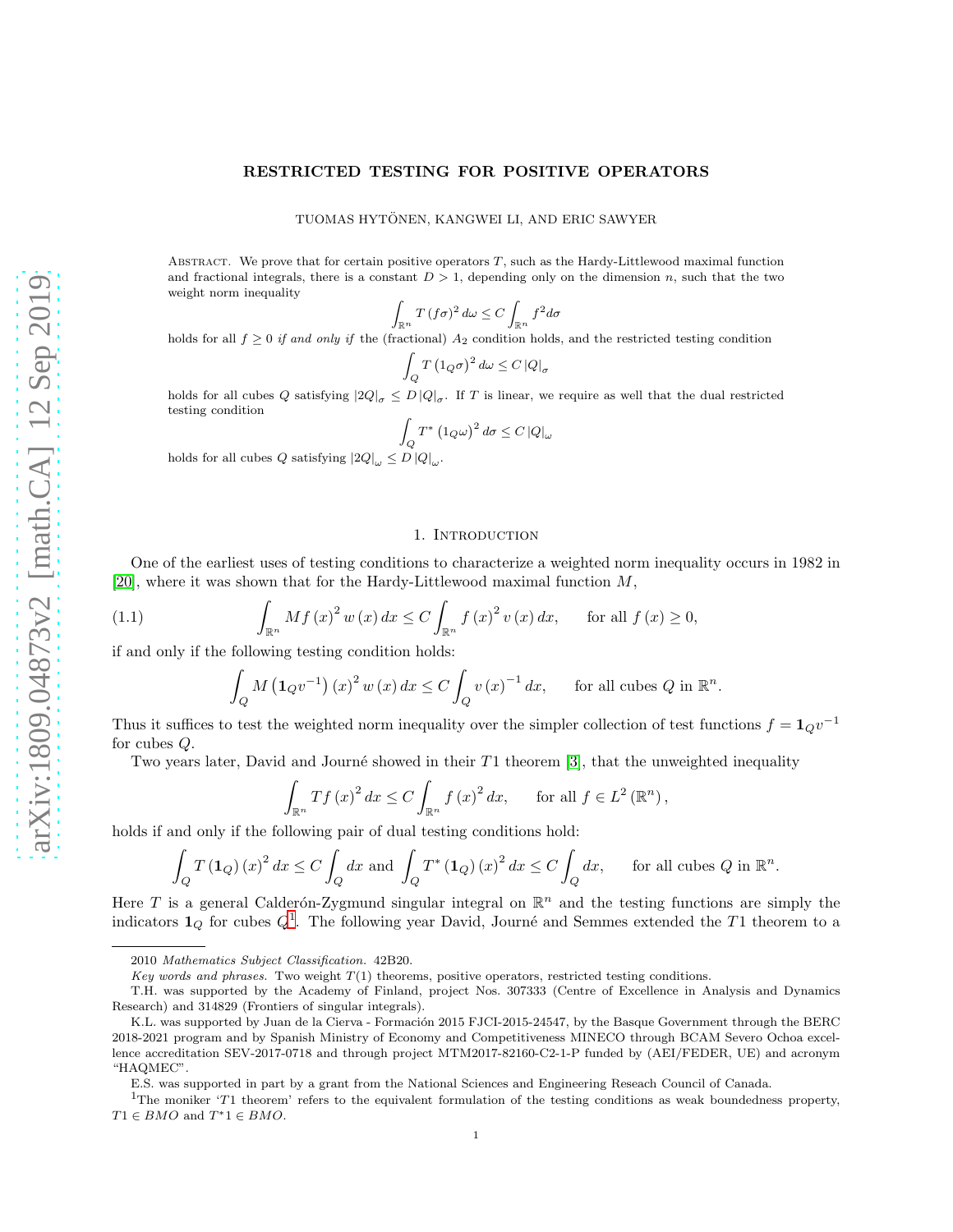Tb theorem [\[4\]](#page-16-2) in which the testing conditions become  $b1_Q$  and  $b^*1_Q$  for appropriately accretive functions b and  $b^*$  on  $\mathbb{R}^n$ .

A couple of decades later, and motivated by the Painlevé problem of characterizing removable singularities for bounded analytic functions, Nazarov, Treil and Volberg solved in 2003 a particular one-weight formulation of the norm inequality for Riesz transforms R, including the Cauchy transform  $Cg(z) \equiv \int_{\mathbb{C}} \frac{1}{w-z} g(w) dw$  [\[18\]](#page-16-3),

$$
\int_{\mathbb{R}^n} \left| \mathcal{R} \left( f \mu \right) (x) \right|^2 d\mu \left( x \right) \leq C \int_{\mathbb{R}^n} f \left( x \right)^2 d\mu \left( x \right), \quad \text{ for all } f \in L^2 \left( \mathbb{R}^n; \mu \right),
$$

if and only if the following testing condition held:

$$
\int_{Q} \left| \mathcal{R} \left( \mathbf{1}_{Q} \mu \right) (x) \right|^2 d\mu \left( x \right) \leq C \int_{Q} d\mu \left( x \right), \quad \text{ for all cubes } Q \text{ in } \mathbb{R}^n.
$$

Here the testing functions are  $f = 1_Q$ . The Painlevé problem was solved in the same year by Tolsa [\[27\]](#page-16-4), a culmination of an impressive body of work by many mathematicians.

Finally, building on the work of Nazarov, Treil and Volberg in their 2004 paper [\[19\]](#page-16-5) on the Hilbert transform, that in turn used the random dyadic grids of  $[18]^2$  $[18]^2$ , and the weighted Haar wavelets of  $[18]^3$  $[18]^3$ , the two weight norm inequality for the Hilbert transform was characterized in 2014 in Lacey, Sawyer, Shen and Uriarte-Tuero  $[12]$ , Lacey  $[9]$  and Hytönen  $[7]$  as follows:

(1.2) 
$$
\int_{\mathbb{R}^n} H(f\sigma)(x)^2 d\omega(x) \leq C \int_{\mathbb{R}^n} f(x)^2 d\sigma(x), \quad \text{for all } f \in L^2(\sigma),
$$

if and only if both the strong Muckenhoupt  $A_2$  condition

<span id="page-1-2"></span>
$$
\mathcal{A}_2(\sigma,\omega) \equiv \sup_{I:\text{ intervals in }\mathbb{R}} \int_{\mathbb{R}} \frac{\ell(I)}{(\ell(I) + |x - c_I|)^2} d\omega(x) \cdot \int_{\mathbb{R}} \frac{\ell(I)}{(\ell(I) + |x - c_I|)^2} d\sigma(x) < \infty,
$$

and the following dual testing conditions hold:

$$
\int_{I} H\left(\mathbf{1}_{I}\sigma\right)(x)^{2} d\omega\left(x\right) \leq A \int_{I} d\sigma \text{ and } \int_{I} H\left(\mathbf{1}_{I}\omega\right)(x)^{2} d\sigma\left(x\right) \leq C \int_{I} d\omega, \quad \text{ for all intervals } I.
$$

This is also referred as the two weight  $T1$  theorem. Notice that here the two weight inequality [\(1.2\)](#page-1-2) is written differently than  $(1.1)$ , so that in the testing condition, one can avoid requesting the existence of the density of the measure. On the other hand, the main difference between the two weight  $T1$  theorem and the unweighted T1 theorem is that, in the unweighted case, if one has  $L^2$  boundedness for singular integral operators, one also get  $L^p$  boundedness for all  $1 < p < \infty$ , which is not the case in the two weight setting.

The two-weight inequality for the g function was then characterized by testing conditions in Lacey and Li [\[10\]](#page-16-9), and a further extension to a local Tb theorem for the Hilbert transform is in [\[26\]](#page-16-10).

Point of departure: The point of departure for the present paper begins with the observation that in the one-weight formulation above of the norm inequality for Riesz transforms by Nazarov, Treil and Volberg, their testing condition is

$$
\int_{Q} \left| \mathcal{R} \left( \mathbf{1}_{Q} \mu \right) (x) \right|^2 d\mu \left( x \right) \leq C \int_{2Q} d\mu \left( x \right), \quad \text{ for all cubes } Q \text{ in } \mathbb{R}^n,
$$

where the double 2Q of the cube Q appears on the right hand side. Moreover, one may restrict the testing functions to those functions  $f = \mathbf{1}_Q$  for which Q is a  $\mu$ -doubling cube for some appropriate positive constant  $D^4$  $D^4$ : :  $Z = \frac{1}{2}$ 

$$
\int_{2Q} d\mu \le D \int_Q d\mu.
$$

This then motivates the following problem.

Problem 1. To what extent one can similarly restrict testing functions to doubling cubes for classical operators in the two-weight situations, including those discussed above?

<sup>&</sup>lt;sup>2</sup>that in turn followed on those of Fefferman and Stein [\[5\]](#page-16-11), Garnett and Jones [\[6\]](#page-16-12), and Sawyer [\[20\]](#page-16-0)

<span id="page-1-1"></span><span id="page-1-0"></span><sup>3</sup> that in turn followed on those of Coifman, Jones and Semmes [\[2\]](#page-16-13)

<span id="page-1-3"></span><sup>&</sup>lt;sup>4</sup>This philosophy was successfully carried out in the context of the one-weight  $Tb$  theorem for nonhomogeneous square functions by Martikainen, Mourgoglou and Vuorinen in [\[16\]](#page-16-14).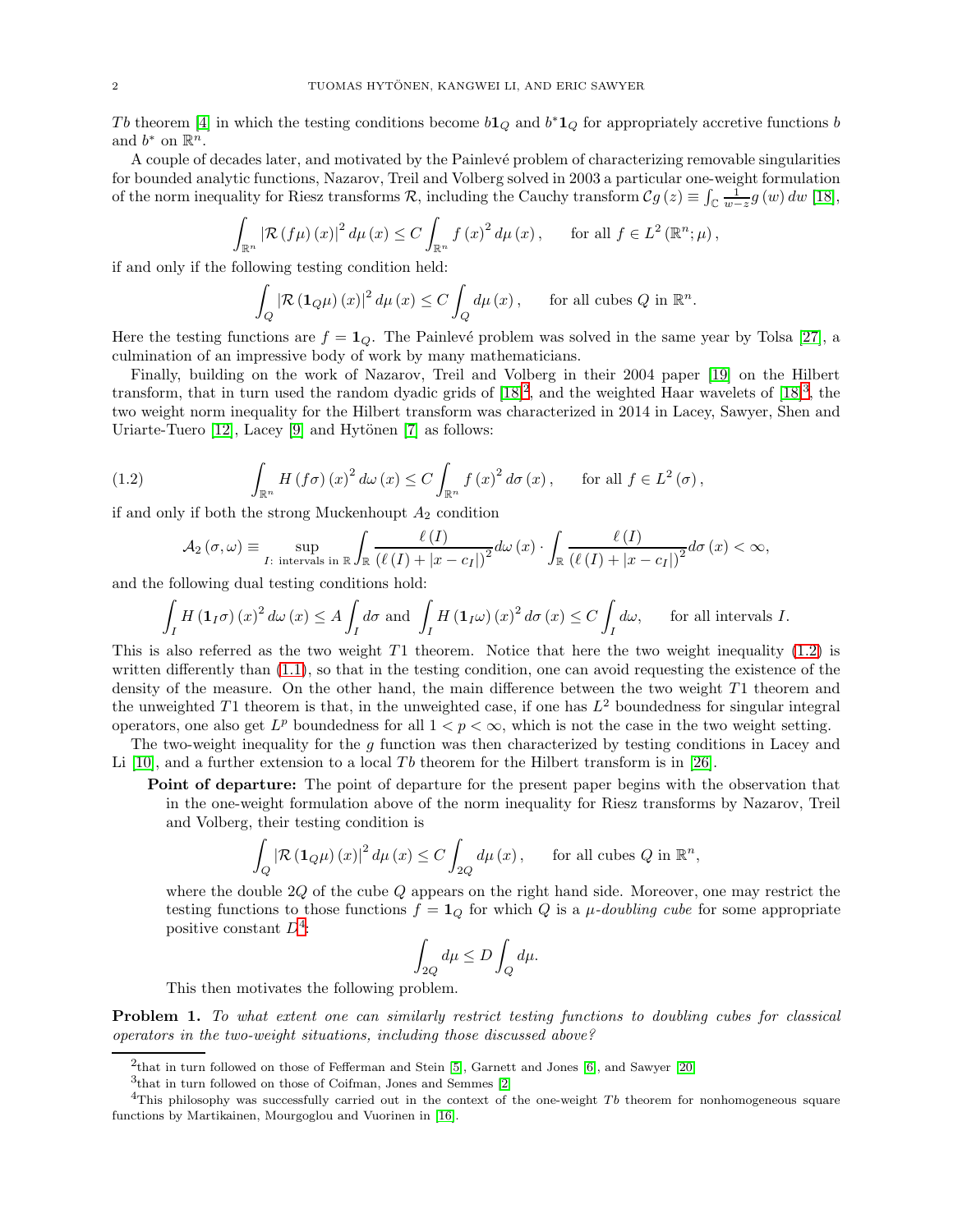#### RESTRICTED TESTING 3

- 
- Motivation: Besides the intrinsic interest in minimizing the functions over which an inequality must be tested in order to verify its validity, even a partial resolution of the question of restricted testing for singular integrals has the potential to characterize two weight norm inequalities for such operators - including Riesz transforms in higher dimensions, currently a very difficult open problem, see e.g. [\[24\]](#page-16-15), [\[11\]](#page-16-16) and [\[13\]](#page-16-17). Indeed, the *nondoubling cubes* have traditionally been viewed as the enemy in two weight inequalities for singular integrals, and (the techniques used in) the restriction of the testing conditions to just doubling cubes could help circumvent the difficulty that energy conditions fail to be necessary for two weight inequalities in higher dimensions [\[20\]](#page-16-0) - the point being that a similar restricted energy condition could suffice. In the current paper, we only work on positive operators, such as the Hardy-Littlewood maximal function and fractional integrals, leaving square functions and the Hilbert transform for future work.

Let  $\mathcal{P}^n$  be the collection of cubes in  $\mathbb{R}^n$  with sides parallel to the coordinate axes, and with side lengths  $2^{\ell}$  for some  $\ell \in \mathbb{Z}$ . For  $Q \in \mathcal{P}^n$  and  $\Gamma \geq 1$ , let  $\Gamma Q$  denote the cube concentric with  $Q$  with  $\ell(\Gamma Q) = \Gamma \ell(Q)$ . For a locally signed measure  $\mu$  on  $\mathbb{R}^n$  (meaning the total variation  $|\mu|$  of  $\mu$  is locally finite), we define  $M(\mu)$ and  $I_{\alpha}(\mu)$  at  $x \in \mathbb{R}^n$  by<sup>[5](#page-2-0)</sup>

<span id="page-2-3"></span>
$$
M(\mu)\left(x\right)\equiv\sup_{Q\in\mathcal{P}^n:\ x\in Q}\frac{1}{|Q|}\int_Qd\left|\mu\right|,\ \ I_\alpha(\mu)(x):=\int_{\mathbb{R}^n}\frac{1}{|x-y|^{n-\alpha}}d\mu(y).
$$

Given a pair  $(\sigma, \omega)$  of weights (i.e. positive Borel measures) in  $\mathbb{R}^n$  and  $\Gamma > 1$ , we say that  $(\sigma, \omega)$  satisfies the Γ-testing condition for the maximal function M if there is a constant  $\mathfrak{T}_M(\Gamma)(\sigma,\omega)$  such that

(1.3) 
$$
\int_{Q} |M(\mathbf{1}_{Q}\sigma)|^{2} d\omega \leq \mathfrak{T}_{M}(\Gamma) (\sigma, \omega)^{2} |\Gamma Q|_{\sigma} , \quad \text{for all } Q \in \mathcal{P}^{n} ,
$$

and we take  $\mathfrak{T}_M(\Gamma)$  ( $\sigma, \omega$ ) to be the least such constant. We define  $\mathfrak{T}_{I_\alpha}(\Gamma)$  ( $\sigma, \omega$ ) anagolously.

There is also the following weaker testing condition, in which one need only test the inequality over cubes that are 'doubling'. Given a pair  $(\sigma, \omega)$  of weights in  $\mathbb{R}^n$  and  $D, \Gamma > 1$ , we say that  $(\sigma, \omega)$  satisfies the D-Γ-testing condition for the maximal function M if there is a constant  $\mathfrak{T}_{M}^{D}(\Gamma)$  ( $\sigma, \omega$ ) such that

<span id="page-2-2"></span>(1.4) 
$$
\int_{Q} |M \mathbf{1}_{Q} \sigma|^{2} d\omega \leq \mathfrak{T}_{M}^{D}(\Gamma) (\sigma, \omega)^{2} |Q|_{\sigma} , \quad \text{for all } Q \in \mathcal{P}^{n} \text{ with } |\Gamma Q|_{\sigma} \leq D |Q|_{\sigma} ,
$$

and again we take  $\mathfrak{T}_{M}^{D}(\Gamma)$  ( $\sigma,\omega$ ) to be the least such constant, and define  $\mathfrak{T}_{I_{\alpha}}^{D}(\Gamma)$  ( $\sigma,\omega$ ) similarly. Note that the Γ-testing condition implies the D-Γ-testing condition for all  $D > 1$ .

Unlike the cases of the classical two weight theorem for the maximal function and fractional integrals in [\[20,](#page-16-0) [22\]](#page-16-18), where the testing condition is already sufficient for the boundedness of the maximal function and fractional integrals, these restricted testing conditions are not by themselves sufficient for the norm inequality - the classical Muckenhoupt condition is needed as well:

$$
A_2(\sigma,\omega) := \sup_{Q \in \mathcal{P}^n} \frac{\sigma(Q)}{|Q|} \frac{\omega(Q)}{|Q|} < \infty, \ \ A_2^{\alpha}(\sigma,\omega) := \sup_{Q \in \mathcal{P}^n} \frac{\sigma(Q)}{|Q|^{1-\frac{\alpha}{n}}}|Q|^{1-\frac{\alpha}{n}} < \infty
$$

see the counterexample in Section [3.1](#page-5-0) and Section [5,](#page-13-0) respectively. Finally we let  $\mathfrak{N}_M(\sigma,\omega)$  be the best constant (i.e., the  $L^2(\sigma) \to L^2(\omega)$  norm of M) in the inequality

$$
\int_{\mathbb{R}^n} |M(f\sigma)|^2 d\omega \leq \mathfrak{N}_M(\sigma,\omega)^2 \int_{\mathbb{R}^n} |f|^2 d\sigma, \quad \text{for all } f \in L^2(\sigma).
$$

Again we define  $\mathfrak{N}_{I_{\alpha}}(\sigma,\omega)$  analogously. Our main result for the maximal function is formulated as the following.

<span id="page-2-1"></span>**Theorem 1.** Let  $\Gamma > 1$ . Then there is  $D > 1$  depending only on  $\Gamma$  and the dimension n such that

$$
\mathfrak{N}_M\left(\sigma,\omega\right)\approx \mathfrak{T}^D_M\left(\Gamma\right)\left(\sigma,\omega\right)+\sqrt{A_2\left(\sigma,\omega\right)},
$$

for all locally finite positive Borel measures  $\sigma$  and  $\omega$  on  $\mathbb{R}^n$ .

<span id="page-2-0"></span><sup>&</sup>lt;sup>5</sup>The supremum over  $Q \in \mathcal{P}^n$  used here is pointwise equivalent to the usual supremum over all cubes Q with sides parallel to the coordinate axes.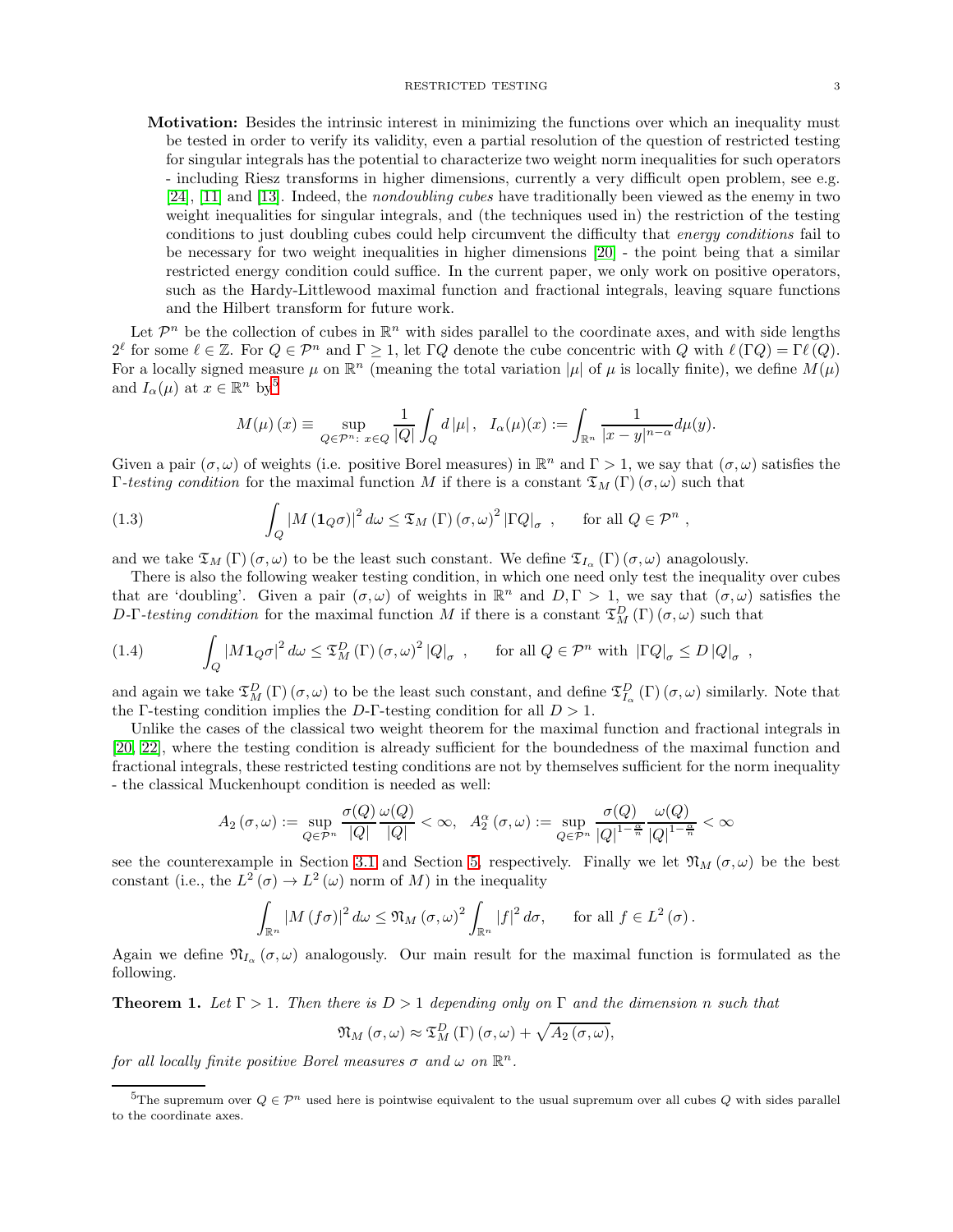**Remark 1.** With probability one, a dyadic grid  $\mathcal{D}^{\beta}$  in [\(2.1\)](#page-3-0) below has the property that every  $Q \in \mathcal{D}^{\beta}$  has null boundary, *i.e.*  $|\partial Q|_{\sigma+\omega} = 0$ . Thus the supremum over cubes Q in the testing constant  $\mathfrak{T}_{M}^{D}(\Gamma)(\sigma,\omega)$  in Theorem [1](#page-2-1) may be further restricted to cubes  $Q$  having null boundary (cf. the one-weight theorem in  $[16]$ where this type of reduction first appears).

See also [\[14\]](#page-16-19), [\[15\]](#page-16-20) and [\[1\]](#page-16-21) for earlier related work. For example, the following weaker 'parental' testing result for the maximal function was proved in [\[14\]](#page-16-19), and subsequently given a particularly simple proof by Chen and Lacey in  $[1]$ : The two weight norm inequality for the maximal function M holds if and only if the following *D*-parental testing condition holds for some  $D > 1$ ,

$$
\int_{Q} |M\mathbf{1}_{Q}\sigma|^{2} d\omega \leq \mathfrak{P}_{T}^{D} (\sigma, \omega)^{2} |Q|_{\sigma}, \text{ for all } Q \in \mathcal{P}^{n} \text{ with } \min_{P \text{ is a dyadic parent of } Q} |P|_{\sigma} \leq D |Q|_{\sigma}.
$$

Let us say that a cube Q is D-Γ-doubling if it satisfies  $|\Gamma Q|_{\sigma} \leq D|Q|_{\sigma}$  (as in [\(1.4\)](#page-2-2)) and the Q is D-parental doubling if it satisfies the condition at the end of the previous display. It is easy to see that every D-3doubling cube is D-parental doubling, but the converse is false in general: D-parental doubling means that the measure  $\sigma$  is under control on at least one side of Q, while D-Γ-doubling means that it is under control on all sides. Thus there are many more cubes that one needs to test in the D-parental testing condition than in the  $D$ -Γ-testing condition  $(1.4)$ .

The proof of Theorem [1](#page-2-1) splits neatly into two steps. In the first step, we prove the sufficiency of the Γ-testing condition [\(1.3\)](#page-2-3), which we record as the following theorem

<span id="page-3-1"></span>**Theorem 2.** For  $\Gamma > 1$  we have

$$
\mathfrak{N}_M\left(\sigma,\omega\right)\approx\mathfrak{T}_M\left(\Gamma\right)\left(\sigma,\omega\right)+\sqrt{A_2\left(\sigma,\omega\right)},
$$

for all pairs  $(\sigma, \omega)$  of locally finite positive Borel measures on  $\mathbb{R}^n$ , and where the implicit constants of comparability depend on both  $\Gamma$  and dimension n.

This step requires a careful application of a probabilistic argument of the type pioneered by Nazarov, Treiland Volberg  $([18])$  $([18])$  $([18])$ , and refined in [\[7\]](#page-16-8). In the second step we use this interim result to establish an a priori bound on the operator norm  $\mathfrak{N}_M(\sigma,\omega)$  in order to absorb additional terms arising from the absence of any testing condition at all in [\(1.4\)](#page-2-2) when the cubes are not doubling. As a consequence of this splitting, we will give the proof in two stages, beginning with the proof of the following weaker theorem, which requires probability, and which is then used to prove our main result Theorem [1.](#page-2-1) We emphasize that this paper is self-contained.

Our main result for fractional integrals is the following theorem.

<span id="page-3-2"></span>**Theorem 3.** Let  $\Gamma > 1$ . Then there is  $D > 1$  depending only on  $\Gamma$  and the dimension n such that

$$
\mathfrak{N}_{I_{\alpha}}\left(\sigma,\omega\right)\approx\mathfrak{T}_{I_{\alpha}}^{D}\left(\Gamma\right)\left(\sigma,\omega\right)+\mathfrak{T}_{I_{\alpha}}^{D}\left(\Gamma\right)\left(\omega,\sigma\right)+\sqrt{A_{2}^{\alpha}\left(\sigma,\omega\right)},
$$

for all locally finite positive Borel measures  $\sigma$  and  $\omega$  on  $\mathbb{R}^n$ .

For convenience we will restrict our proof of the above results to the case  $\Gamma = 3$ , the general case of  $\Gamma$ large being an easy modification of this one.

#### 2. Preliminaries

Here we introduce some standard tools we will use in the proof of Theorem [2.](#page-3-1)

2.1. Random dyadic grids. In this subsection we introduce the usual random dyadic grids. Let

<span id="page-3-0"></span>
$$
\mathcal{D}_0 := \{ 2^{-j}([0,1)^n + k), j \in \mathbb{Z}, k \in \mathbb{Z}^n \}.
$$

Then for  $\beta = {\beta_j}_{j=-\infty}^{\infty} \in ({0,1}^n)^{\mathbb{Z}}$ , define

(2.1) 
$$
\mathcal{D}^{\beta} := \left\{ Q + \sum_{j:2^{-j} < \ell(Q)} 2^{-j} \beta_j, Q \in \mathcal{D}_0 \right\}.
$$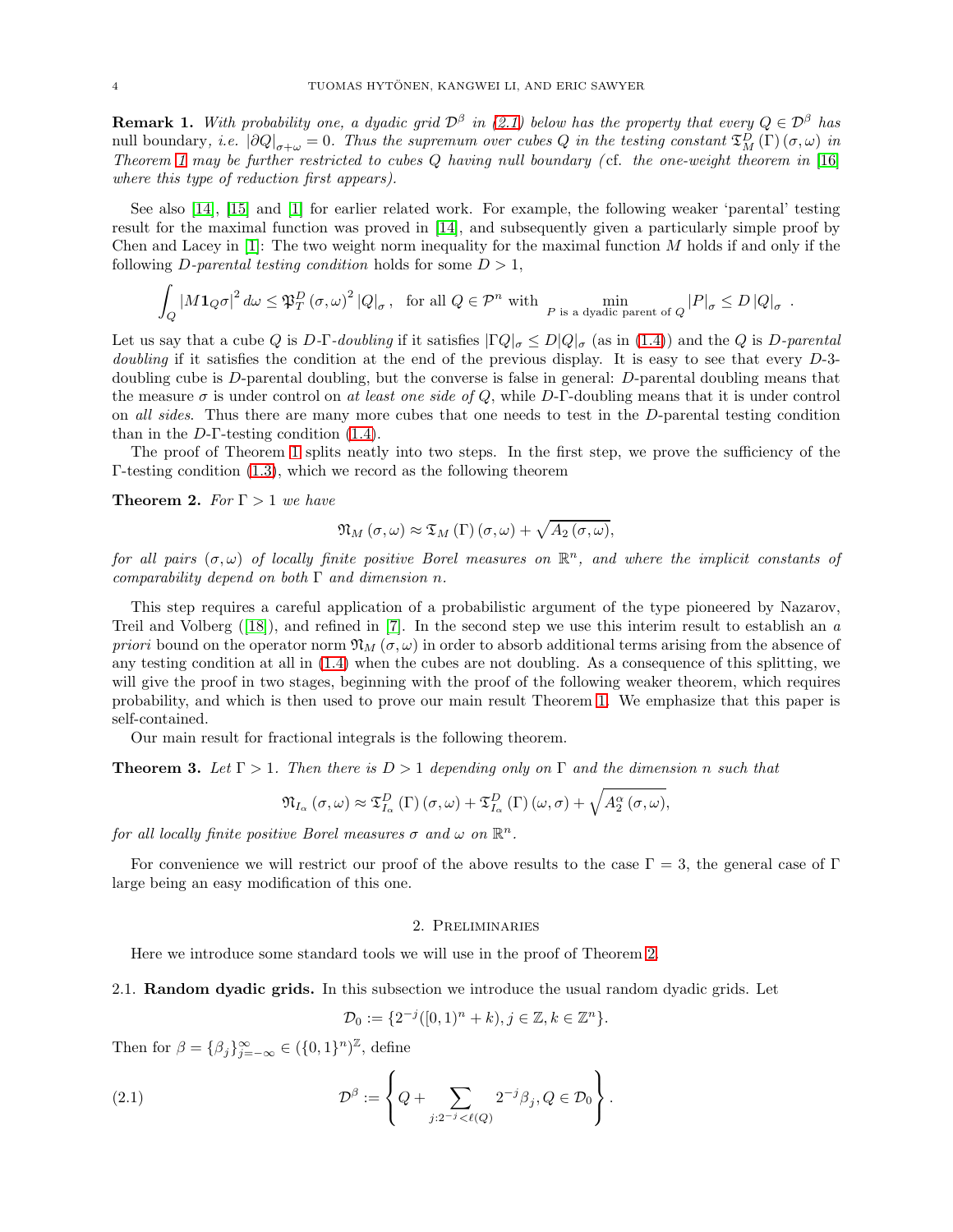Let  $\mathbb P$  be the natural product probability measure on  $\Omega := (\{0,1\}^n)^{\mathbb Z}$ . We have the following estimate, which goes back to Fefferman and Stein [\[5,](#page-16-11) page 112] and also [\[20,](#page-16-0) Lemma 2]. For any  $\beta \in \Omega$ , we denote the associated dyadic maximal operator by

$$
M^{\mathcal{D}^{\beta}}f(x):=\sup_{Q\ni x, Q\in \mathcal{D}^{\beta}}\frac{1}{|Q|}\int_Q|f|\,.
$$

<span id="page-4-2"></span>**Lemma 1.** For  $x \in \mathbb{R}^n$  and a positive Borel measure  $f \geq 0$  on  $\mathbb{R}^n$  we have

(2.2) 
$$
Mf(x) \leq 2^{4n+1} \mathbb{E}_{\beta} M^{\mathcal{D}^{\beta}} f(x).
$$

*Proof.* Fix  $x \in \mathbb{R}^n$ , and let  $Q$  be a cube such that  $x \in Q$  and

<span id="page-4-0"></span>
$$
\frac{1}{|Q|}\int_{Q}f > \frac{1}{2}Mf(x).
$$

Then there exists  $Q \subset \tilde{Q} \in \mathcal{D}^{\gamma}$  for some  $\gamma \in \Omega$  such that

$$
\frac{1}{|\widetilde{Q}|} \int_{\widetilde{Q}} f > \frac{1}{2^{n+1}} M f(x).
$$

Since  $\gamma$  is fixed, denote  $j_0 = -\log_2 \ell(Q) + 1$ , we have

$$
\mathbb{P}(\{\beta \in \Omega : \gamma_{j_0} + \beta_{j_0} = (1, \dots, 1)\}) = 2^{-n}.
$$

The key is when  $\gamma_{j_0} + \beta_{j_0} = (1, \dots, 1)$ , suppose

$$
\widetilde{Q} - \sum_{j:2^{-j} < \ell(\widetilde{Q})} 2^{-j} \gamma_j + \sum_{j:2^{-j} < \ell(\widetilde{Q})} 2^{-j} \beta_j = [a_1, b_1) \times \cdots \times [a_n, b_n),
$$

let  $Q_{\beta} = J_1 \times \cdots \times J_n$  be the cube satisfying that  $J_i = [a_i, 2b_i - a_i]$  if  $(\gamma_{j_0})_i = 1$  and  $J_i = [2a_i - b_i, b_i]$  if  $(\gamma_{j_0})_i = 0$ , then  $\tilde{Q}_{\beta} \supset \tilde{Q}$  and  $\tilde{Q}_{\beta} \in \mathcal{D}^{\beta}$  with some fixed  $\beta_{j_0-1}$  (whose precise value depends on  $\gamma_{j_0}$  and the standard dyadic cube  $\tilde{Q} - \sum_{j:2^{-j} < l(\tilde{Q})} 2^{-j} \gamma_j$ ). This implies

$$
\mathbb{P}(\{\beta \in \Omega : M^{\mathcal{D}^{\beta}} f > \frac{1}{2^{2n+1}} Mf\}) \ge 4^{-n}
$$

which completes the proof of  $(2.2)$ .

2.2. Whitney decompositions. In order to apply probabilistic method, here we use a slightly weaker version of Whitney decomposition, which adapts to the probabilistic method quite naturally. Indeed, given an open set  $\Omega$  we let  $\{Q_j\}_j$  be the collection of dyadic cubes such that

1) 
$$
Q_j \subset \Omega
$$
;

(1)  $Q_j \,\subset \Omega;$ <br>(2)  $10\sqrt{n}\ell(Q_j) < \text{dist}(Q_j, \Omega^c) \le 21\sqrt{n}\ell(Q_j).$ 

Notice that we do not request  $Q_i$  to be the maximal dyadic cube such that the above properties holds. With this definition, we prove the following proposition.

<span id="page-4-1"></span>**Proposition 1.** Let  $\Omega$  be an open set and  $\{Q_j\}$  be the related Whitney cubes defined as the above. Then there holds

(i)  $\Omega \subset \cup_j Q_j;$ (ii)  $\sum_j \chi_{Q_j} \leq 2;$ (iii)  $\sum_{j}^{s} \chi_{3Q_j} \leq c_n$ .

*Proof.* To prove the first assertion, given x and a dyadic cube Q with  $x \in Q \subsetneq \Omega$ , notice that

$$
\frac{1}{2}\cdot \frac{\operatorname{dist}(Q,\Omega^c)}{\ell(Q)}-\frac{\sqrt{n}}{2}\leq \frac{\operatorname{dist}(Q^{(1)},\Omega^c)}{2\ell(Q)}\leq \frac{1}{2}\cdot \frac{\operatorname{dist}(Q,\Omega^c)}{\ell(Q)}.
$$

Obviously, we can take a dyadic cube  $Q_0 \ni x$  such that  $\frac{\text{dist}(Q_0, \Omega^c)}{\ell(Q_0)}$  $\frac{\ell(Q_0, \Omega)}{\ell(Q_0)}$  is sufficiently big, with the above estimates, there must exists a cube  $Q_x \ni x$  such that

$$
10\sqrt{n}\ell(Q_x) < \text{dist}(Q_x, \Omega^c) \le 21\sqrt{n}\ell(Q_x).
$$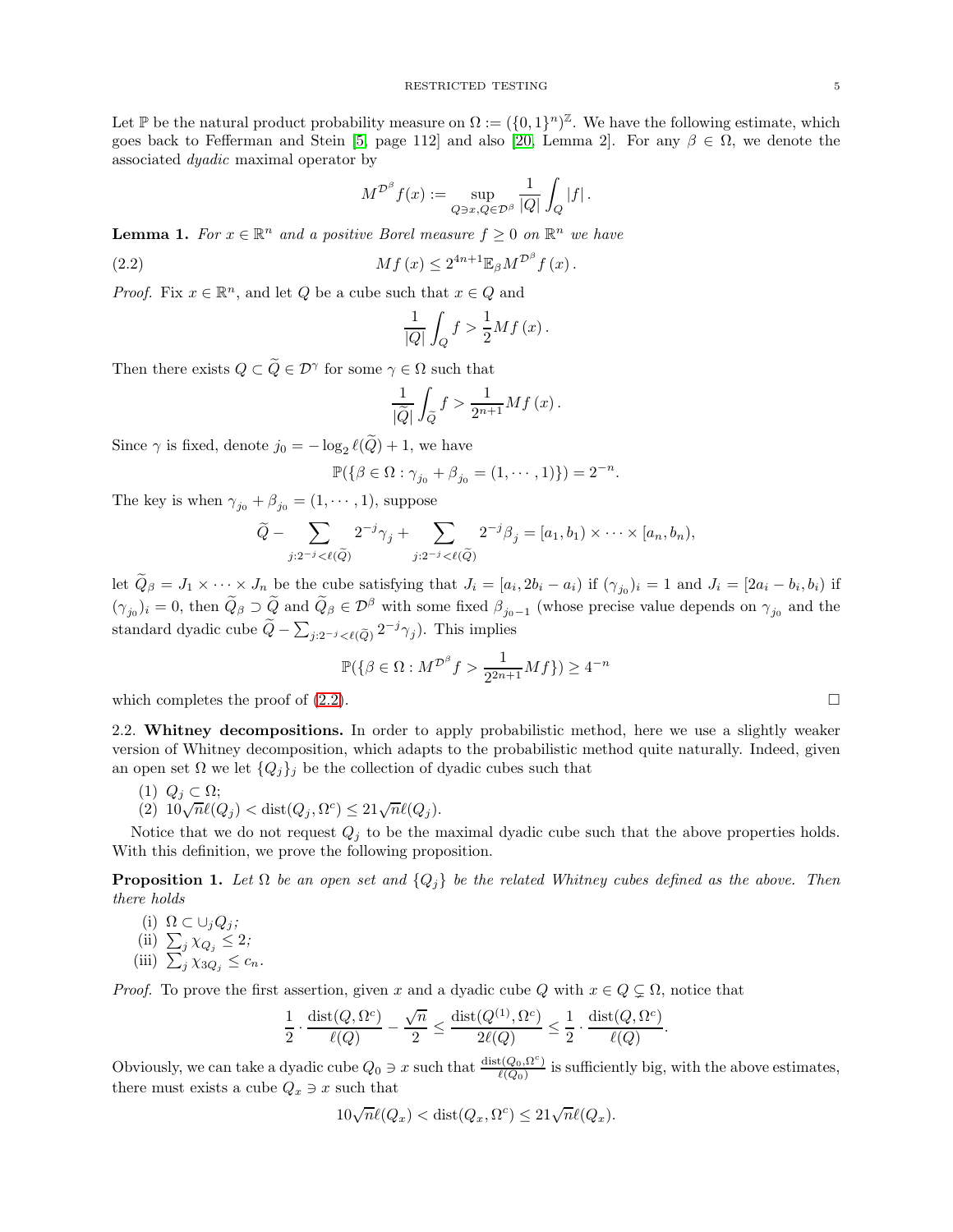Now we turn to prove (ii). Fix  $x \in \Omega$ , let  $d = \text{dist}(x, \Omega^c)$  and  $x \in Q_j$ , then

$$
d \ge \text{dist}(Q_j, \Omega^c) > 10\sqrt{n}\ell(Q_j).
$$

On the other hand,

$$
d \leq \text{dist}(Q_j, \Omega^c) + \sqrt{n} \ell(Q_j) \leq 22\sqrt{n} \ell(Q_j).
$$

Combing the above two estimates one obtains that

$$
\frac{d}{22\sqrt{n}} \le \ell(Q_j) < \frac{d}{10\sqrt{n}}.
$$

Now since  $Q_j$  is a dyadic cube, we get (ii). Finally, let us fix x and  $3Q_j \ni x$ . If  $Q_l$  is a Whitney cube such that  $x \in 3Q_l$ , then we have

$$
21\sqrt{n}\ell(Q_l) \ge \text{dist}(Q_l, \Omega^c) \ge \text{dist}(Q_j, \Omega^c) - 2\sqrt{n}(\ell(Q_j) + \ell(Q_l)) > 8\sqrt{n}\ell(Q_j) - 2\sqrt{n}\ell(Q_l).
$$

Likewise, we also have  $23\ell(Q_j) > 8\ell(Q_l)$ . Since  $dist(Q_j, Q_l) \leq 2\sqrt{n}(\ell(Q_j) + \ell(Q_l))$ , we completes the proof of (iii).  $\Box$ 

2.3. **Good/bad cubes.** We call a cube  $Q \in \mathcal{D}^{\gamma}$  is good, if for any  $R \in \mathcal{D}^{\gamma}$  with  $\ell(R) \geq 2^{r}\ell(Q)$ , there holds 1 1

$$
dist(Q, \partial R) > \ell(Q)^{\frac{1}{2}} \ell(R)^{\frac{1}{2}}.
$$

Otherwise we call Q is bad. We note that  $\pi_{\text{good}} := \mathbb{P}_{\gamma}(Q + \sum_{j:2^{-j} \lt \ell(Q)} 2^{-j} \gamma_j$  is good) is independent of  $Q \in \mathcal{D}_0$ . It is well-known that if r is large enough, then  $\pi_{\text{good}} > 0$ . So without loss of generality, we can assume  $r > 4$ .

### 3. Strong triple testing

<span id="page-5-0"></span>3.1. A counterexample. We begin this section with the following counterexample, which shows that it is necessary to assume the Muckenhoupt  $A_2$  condition for the characterization.

<span id="page-5-2"></span>Example 1. Define

$$
d\sigma (y) = e^y dy,
$$
  

$$
d\omega (x) = \mathbf{1}_{[0,1]}(x) dx.
$$

Then

$$
\mathfrak{N}_{M}\left(\sigma,\omega\right)\geq A_{2}\left(\sigma,\omega\right)\geq \sup_{R>1}\frac{\left|\left[0,R\right]\right|_{\omega}}{\left|R\right|}\frac{\left|\left[0,R\right]\right|_{\sigma}}{\left|R\right|}=\sup_{R>1}\frac{1}{R}\frac{e^{R}-1}{R}=\infty,
$$

and

<span id="page-5-1"></span> $\mathfrak{T}_M(3)$   $(\sigma,\omega) \lesssim 1$ .

 $Indeed, without loss of generality, I = [a, b] with I \cap [0, 1] \neq \emptyset$  (since otherwise  $\mathbf{1}_I\omega = 0$  and  $\int_I |M(\mathbf{1}_I\sigma)|^2 d\omega =$ 0) and so

$$
(3.1) \t\t a < 1 \t and \t b > 0.
$$

=⇒

Now we assume [\(3.1\)](#page-5-1) and compute  $\frac{1}{|3I|_{\sigma}} \int_I |M(\mathbf{1}_I \sigma)|^2 d\omega$  in two cases.

(1) Case  $b > 2$ : In this case we have  $M(1_I\sigma)(x) = \frac{\int_x^b e^y dy}{b-x} \le \frac{e^b-1}{b-1}$  for  $0 \le x \le 1$ , and so

$$
\int_{I} |M(\mathbf{1}_{I}\sigma)|^{2} d\omega \le \int_{0}^{1} \left(\frac{e^{b}-1}{b-1}\right)^{2} dx \approx \frac{e^{2b}}{b^{2}},
$$

$$
|3I|_{\sigma} = \int_{2a-b}^{2b-a} d\sigma \ge \int_{2b-a-1}^{2b-a} e^{y} dy \approx e^{2b-a},
$$

$$
\Rightarrow \frac{1}{|3I|_{\sigma}} \int_{I} |M(\mathbf{1}_{I}\sigma)|^{2} d\omega \lesssim \frac{\frac{e^{2b}}{b^{2}}}{e^{2b-a}} = \frac{e^{a}}{b^{2}} \le 1.
$$

(2) Case  $b \leq 2$ : In this case we have  $M(1_{I}\sigma)(x) = \frac{\int_x^b e^y dy}{b-x} \leq e^2$  for  $0 \leq x \leq 1$ , and so we consider two subcases.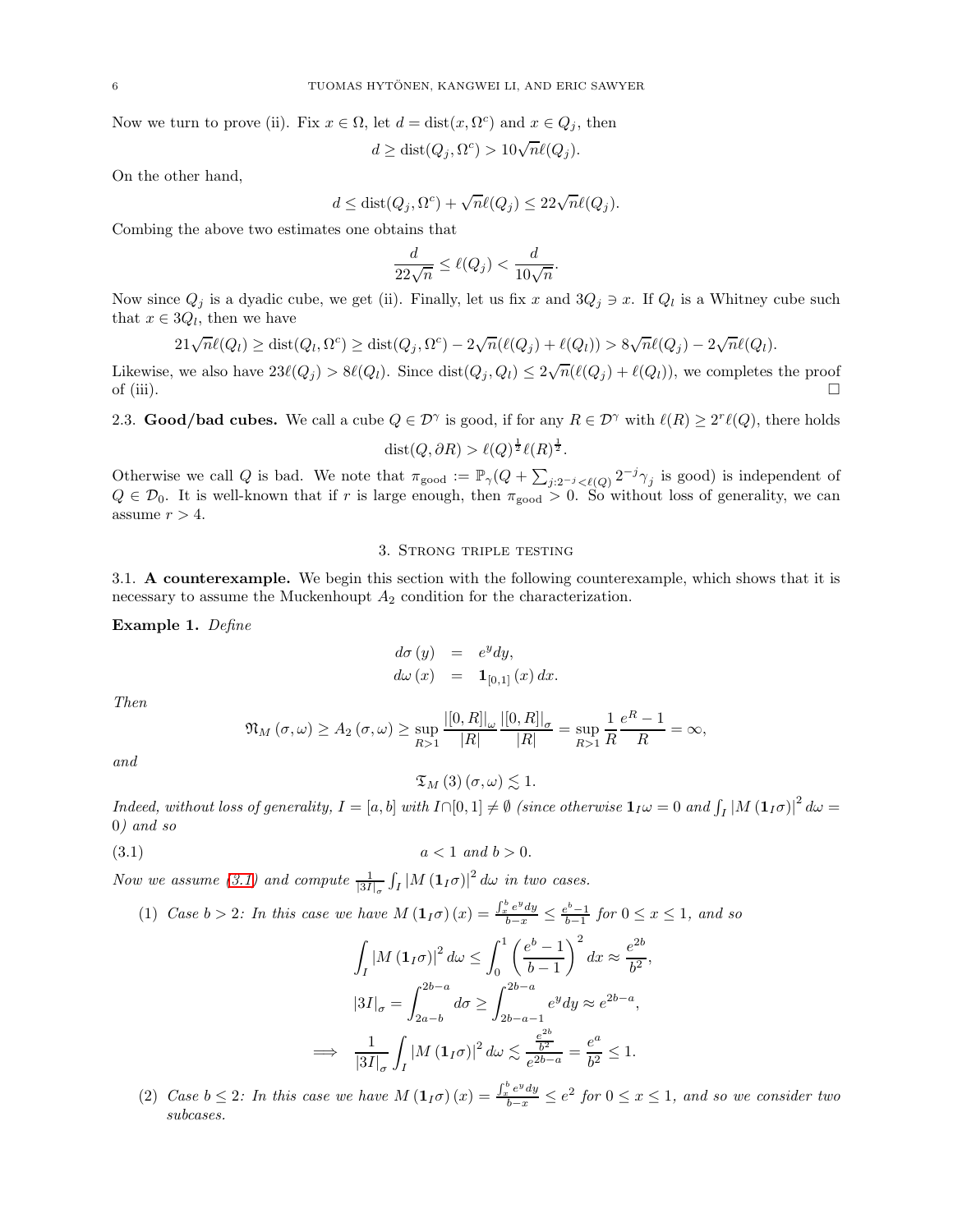(a) Subcase  $a \geq -1$ :

$$
\int_{I} |M(\mathbf{1}_{I}\sigma)|^{2} d\omega \le e^{2} |I \cap [0,1]|
$$
  

$$
|3I|_{\sigma} = \int_{2a-b}^{2b-a} e^{y} dy \ge e^{2a-b} 3(b-a) \ge 3e^{-4} (b-a),
$$
  

$$
\implies \frac{1}{|3I|_{\sigma}} \int_{I} |M(\mathbf{1}_{I}\sigma)|^{2} d\omega \le \frac{e^{2} |I \cap [0,1]|}{3e^{-4} (b-a)} \le \frac{e^{6}}{3}.
$$

(b) Subcase  $a < -1$ : In this subcase we also have  $b - a > 0 - (-1) = 1$  and so

$$
\int_{I} |M(\mathbf{1}_{I}\sigma)|^{2} d\omega \le e^{2} |I \cap [0,1]|
$$
\n
$$
|3I|_{\sigma} = \int_{2a-b}^{2b-a} e^{y} dy \ge \int_{b-1}^{b} e^{y} dy = e^{b} - e^{b-1} \ge 1 - e^{-1},
$$
\n
$$
\implies \frac{1}{|3I|_{\sigma}} \int_{I} |M(\mathbf{1}_{I}\sigma)|^{2} d\omega \le \frac{e^{2} |I \cap [0,1]|}{1 - e^{-1}} \le \frac{e^{2}}{1 - e^{-1}}.
$$

On the other hand, if we interchange these measures, then we have  $\mathfrak{T}_M$  (3)  $(\omega, \sigma) = \infty$  since with  $I = [0, R]$ and  $R > 2$ , we have

$$
\frac{1}{|3I|_{\omega}}\int_{I}|M(\mathbf{1}_{I}\omega)|^{2} d\sigma \gtrsim \int_{[1,R]}\left|\frac{\int_{0}^{1}dx}{y}\right|^{2} e^{y} dy = \int_{1}^{R}\frac{e^{y}}{y^{2}} dy \approx \frac{e^{R}}{R^{2}}
$$

.

3.2. Proof of Theorem [2.](#page-3-1) Now we begin the proof of Theorem [2,](#page-3-1) the 'only if' part is trivial, so we only focus on the 'if' part. We shall prove

(3.2) 
$$
\mathfrak{N}_M(\sigma,\omega) \lesssim \mathfrak{T}_M(3)(\sigma,\omega) + \sqrt{A_2(\sigma,\omega)}.
$$

Fix f nonnegative and bounded with compact support, say supp  $f \subset Q(0,R) = [-R, R]^n$ . Since  $M(f\sigma)$  is lower semicontinuous, the set  $\Omega_k := \{ M(f\sigma) > 2^k \}$  is open and we can consider the Whitney decomposition of the open set  $\Omega_k$  into the union  $\bigcup$ j∈N  $Q_j^k$  of  $\mathcal{D}^{\gamma}$ -dyadic intervals  $Q_j^k$  with the properties as in Proposition [1,](#page-4-1)

where  $\gamma \in \Omega$ . In the sequel, we will use  $\mathcal{W}_k^{\gamma}$  to denote the Whitney cubes of  $\Omega_k$  in  $\mathcal{D}^{\gamma}$ . We now use random grids to obtain from Lemma [1](#page-4-2) that

$$
M(f\sigma)(x) \lesssim \mathbb{E}_{\gamma} M^{\mathcal{D}^{\gamma}} f(x) , \quad x \in \mathbb{R}^n.
$$

Notice that if we replace  $\omega$  by  $\omega_N = \omega \mathbf{1}_{Q(0,N)}$  with  $N > R$ , we have

$$
\int M(f\sigma)^2 d\omega_N \leq ||f||_{L^{\infty}}^2 \int_{Q(0,N)} M(\mathbf{1}_{Q(0,N)}\sigma)^2 d\omega \leq ||f||_{L^{\infty}}^2 \mathfrak{T}_M^2 |3Q(0,N)|_{\sigma} < \infty,
$$

and therefore, without loss of generality, we can assume

$$
\int M(f\sigma)^2 d\omega < \infty.
$$

We now have

$$
\mathbb{E}_{\gamma} \int_{\mathbb{R}^n} \left[ M^{\mathcal{D}^{\gamma}} \left( f \sigma \right) (x) \right]^2 d\omega (x) \leq \mathbb{E}_{\gamma} C_n \sum_{k \in \mathbb{Z}} 2^{2(k+m)} \left| \left\{ M^{\mathcal{D}^{\gamma}} \left( f \sigma \right) > 2^{k+m} \right\} \right|_{\omega}
$$
  
\n
$$
= \mathbb{E}_{\gamma} C_n \sum_{k \in \mathbb{Z}, j \in \mathbb{N}} 2^{2(k+m)} \left| Q_j^k \cap \Omega_{k+m}^{\gamma} \right|_{\omega}
$$
  
\n
$$
\leq C_{n,m} \mathbb{E}_{\gamma} \sum_{k \in \mathbb{Z}, j \in \mathbb{N}} 2^{2k} \left| E_{j,\gamma}^k \right|_{\omega} + 3^n C_n 2^{-2m_0} \int \left[ M \left( f \sigma \right) \right]^2 d\omega ,
$$

where

$$
E_{j,\gamma}^k := Q_j^k \cap \left(\Omega_{k+m}^\gamma \setminus \Omega_{k+m+m_0}\right), \ \Omega_{k+m}^\gamma = \left\{x : M^{\mathcal{D}^\gamma} \left(f\sigma\right) > 2^{k+m}\right\},\
$$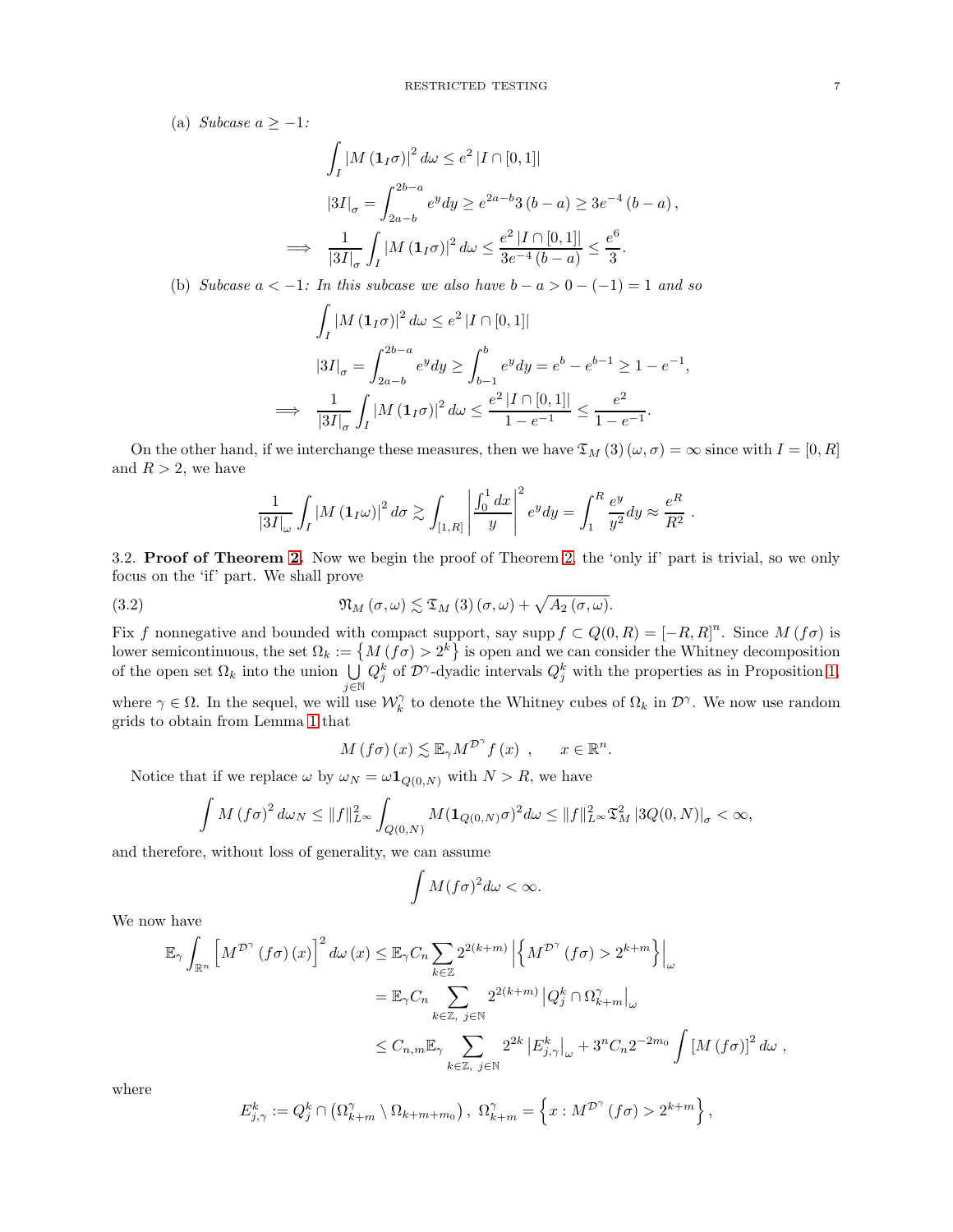and we shall choose  $m_0$  to be sufficiently large so that the second term can be absorbed (since it is finite). So the goal is to prove

<span id="page-7-1"></span>
$$
\mathbb{E}_{\gamma}\sum_{k\in\mathbb{Z},\ j\in\mathbb{N}}2^{2k}\left|E_{j,\gamma}^{k}\right|_{\omega}\lesssim\left(\mathfrak{T}_{M}\left(3\right)\left(\sigma,\omega\right)^{2}+A_{2}\left(\sigma,\omega\right)\right)\left\Vert f\right\Vert _{L^{2}\left(\sigma\right)}^{2}.
$$

We claim the maximum principle,

(3.3) 
$$
2^{k+m-1} < M_{Q_j^k}^{\mathcal{D}^\gamma}(f\sigma)(x) := \sup_{Q \in \mathcal{D}^\gamma, x \in Q \subseteq Q_j^k} \frac{1}{|Q|} \int_Q f\sigma, \qquad x \in E^k_{j,\gamma}.
$$

Indeed,

<span id="page-7-0"></span>(3.4)  
\n
$$
M^{\mathcal{D}^{\gamma}}(f\sigma)(x) \leq M^{\mathcal{D}^{\gamma}}(1_{(Q_j^k)^c}f\sigma)(x) + M^{\mathcal{D}^{\gamma}}(1_{Q_j^k}f\sigma)(x)
$$
\n
$$
\leq M^{\mathcal{D}^{\gamma}}(1_{(Q_j^k)^c}f\sigma)(x) + \sup_{Q \in \mathcal{D}^{\gamma} : Q \supsetneq Q_j^k} \frac{1}{|Q|} \int_Q f\sigma + M_{Q_j^k}^{\mathcal{D}^{\gamma}}(f\sigma)(x).
$$

Given  $x \in E^k_{j,\gamma}$ , there is  $Q \in \mathcal{D}^\gamma$  with  $x \in Q$  and  $Q \cap (Q_j^k)^c \neq \emptyset$  (which implies that  $Q_j^k \subset Q$ ), and also  $z \in \Omega_k^c$ , such that

$$
(3.5) \tM^{\mathcal{D}^{\gamma}}(\mathbf{1}_{\left(Q_j^k\right)^c}f\sigma)(x) \leq 2\frac{1}{|Q|}\int_{Q\backslash Q_j^k}f\sigma \leq 2\frac{1}{|Q|}\int_{50\sqrt{n}Q}f\sigma
$$

$$
= \frac{2(50\sqrt{n})^n}{|50\sqrt{n}Q|}\int_{50\sqrt{n}Q}f\sigma \leq 2(50\sqrt{n})^nM\left(f\sigma\right)(z) \leq 2^{k+m-2}
$$

if we choose  $m > 1$  large enough.

This same computation shows that the cubes  $Q \supsetneq Q_j^k$  in the second term on the right of [\(3.4\)](#page-7-0) satisfy

$$
\frac{1}{|Q|} \int_Q f \sigma \le 2^{k+m-2}.
$$

Now we use  $2^{k+m} < M^{\mathcal{D}^{\gamma}}(f\sigma)(x)$  for  $x \in E_j^k$  to obtain

$$
(3.6) \quad 2^{k+m} < M^{\mathcal{D}^{\gamma}}(f\sigma)(x) \le M^{\mathcal{D}^{\gamma}}(1_{(Q_j^k)^c}f\sigma)(x) + \sup_{Q \in \mathcal{D}^{\gamma}: Q \supsetneq Q_j^k} \frac{1}{|Q|} \int_Q f\sigma + M_{Q_j^k}^{\mathcal{D}^{\gamma}}(f\sigma)(x) \\ \le 2^{k+m-2} + 2^{k+m-2} + M_{Q_j^k}^{\mathcal{D}^{\gamma}}(f\sigma)(x) = 2^{k+m-1} + M_{Q_j^k}^{\mathcal{D}^{\gamma}}(f\sigma)(x).
$$

Hence we have proved the maximum principle. Thus set

$$
\widetilde{\Omega}_{k+m}^{\gamma} := \{ M_{Q_j^k}^{D^{\gamma}}(f\sigma) > 2^{k+m-1} \}, \quad \widetilde{E}_{j,\gamma}^k := Q_j^k \cap (\widetilde{\Omega}_{k+m}^{\gamma} \setminus \Omega_{k+m+m_0})
$$

then  $E_{j,\gamma}^k \subset \tilde{E}_{j,\gamma}^k$  and the latter depends only on the cube  $Q_j^k$  (not on its parents or ancestors in the dyadic system  $\mathcal{D}^{\gamma}$ ) so in particular it is independent of the goodness of  $Q_j^k$ . Thus (see e.g. [\[8\]](#page-16-22))

$$
\mathbb{E}_\gamma\sum_{k,j}2^{2k}|E^k_{j,\gamma}|_\omega\leq \mathbb{E}_\gamma\sum_{k,j}2^{2k}|\widetilde{E}^k_{j,\gamma}|_\omega=\pi_{\text{good}}^{-1}\mathbb{E}_\gamma\sum_{k,j}2^{2k}|\widetilde{E}^k_{j,\gamma}|_\omega\mathbf{1}_{Q^k_j\text{ good}}.
$$

We now introduce some further notation which will play a crucial role below. Let

$$
\begin{aligned} \mathcal{H}^k_j&:=&\quad\Big\{M^{\mathcal{D}^{\gamma}}_{Q^k_j}\left(\textbf{1}_{Q^k_j}f\sigma\right)>2^{k+m-1}\Big\}\,,\\ \mathcal{H}^k_{j,\text{out}}&:=&\quad\Big\{M^{\mathcal{D}^{\gamma}}_{Q^k_j}\left(\textbf{1}_{Q^k_j\backslash\Omega_{k+m+m_0}}f\sigma\right)>2^{k+m-2}\Big\}\,,\\ \mathcal{H}^k_{j,\text{in}}&:=&\quad\Big\{M^{\mathcal{D}^{\gamma}}_{Q^k_j}\left(\textbf{1}_{Q^k_j\cap\Omega_{k+m+m_0}}f\sigma\right)>2^{k+m-2}\Big\}\,, \end{aligned}
$$

so that  $\mathcal{H}_{j}^{k} \subset \mathcal{H}_{j,\text{out}}^{k} \cup \mathcal{H}_{j,\text{in}}^{k}$ . We are here suppressing the dependence of  $\mathcal{H}_{j}^{k}$  on  $\gamma \in \Omega$ .

We will now follow the main idea for fractional integrals in [\[22\]](#page-16-18), but with two main changes:

(1) **Sublinearizations:** Since  $M$  is not linear, the duality arguments in [\[22\]](#page-16-18) require that we construct symmetric linearizations  $L$  that are dominated by  $M$ , and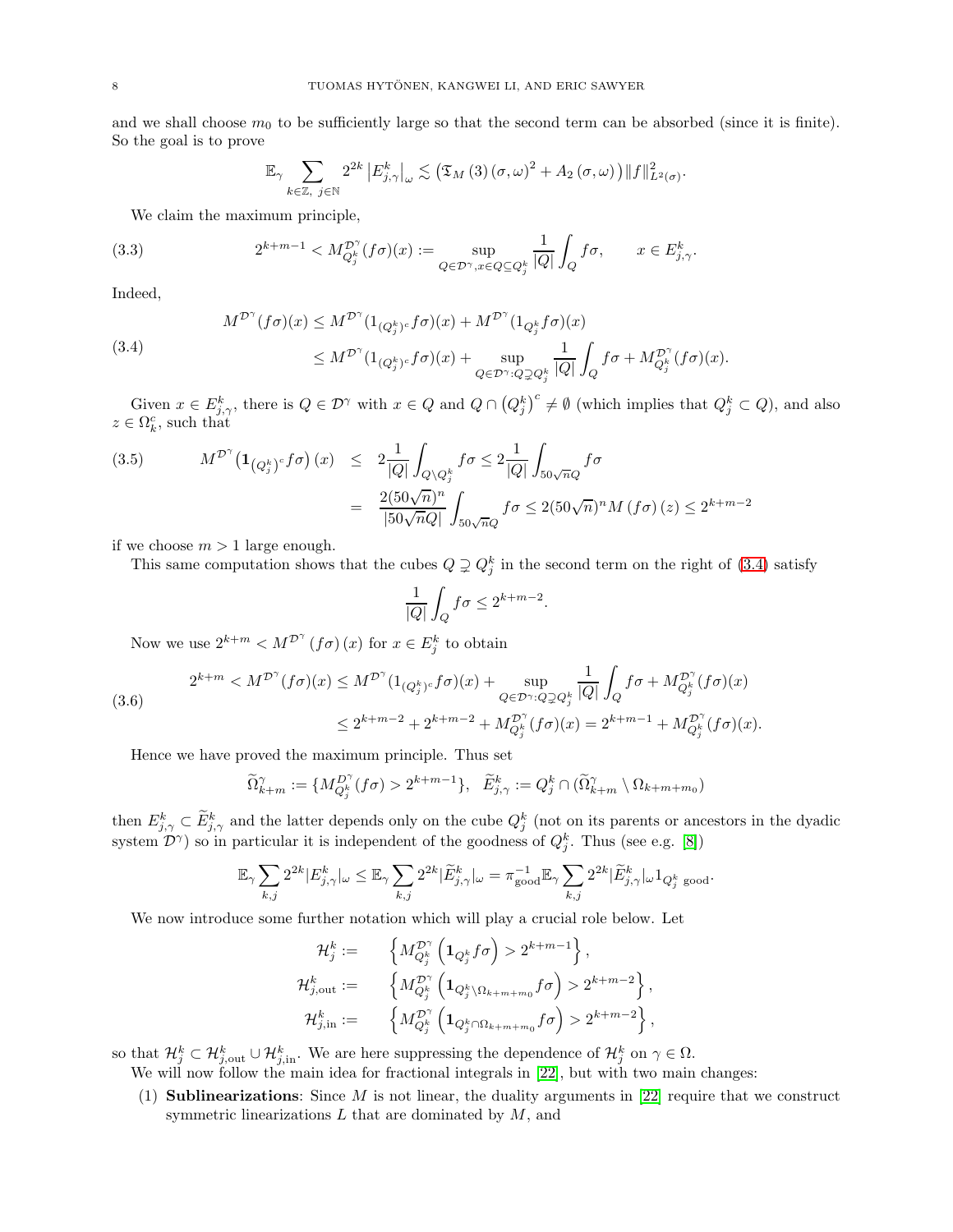(2) Tripling decompositions: In order to exploit the triple testing conditions we introduce Whitney grids, and construct stopping times for tripling cubes, which entails some combinatorics. In particular, most of our effort is spent on decomposing and controlling the analogue of term  $IV$  from [\[22\]](#page-16-18) using good and bad cubes.

Now take  $0 < \beta < 1$  to be chosen later, and consider the following three exhaustive cases for  $Q_j^k$  and  $E_{j,\gamma}^k$ .

- (1):  $Q_j^k$  is good and  $|\tilde{E}_{j,\gamma}^k|_{\omega} < \beta |3Q_j^k|_{\omega}$ , in which case we say  $(k, j) \in \Pi_1$ ,
- (2):  $Q_j^k$  is good and  $|\tilde{E}_{j,\gamma}^k|_{\omega} \geq \beta |3Q_j^k|_{\omega}$  and  $|\tilde{E}_{j,\gamma}^k \cap \mathcal{H}_{j,\text{out}}^k|_{\omega} \geq \frac{1}{2} |\tilde{E}_{j,\gamma}^k|_{\omega}$ , say  $(k,j) \in \Pi_2$ ,
- (3):  $Q_j^k$  is good and  $|\widetilde{E}_{j,\gamma}^k|_{\omega} \geq \beta |3Q_j^k|_{\omega}$  and  $|\widetilde{E}_{j,\gamma}^k \cap \mathcal{H}_{j,\text{in}}^k|_{\omega} \geq \frac{1}{2} |\widetilde{E}_{j,\gamma}^k|_{\omega}$ , say  $(k,j) \in \Pi_3$ .

3.3. The three cases. The first case is trivially handled, the second case is easy, and the third case consumes most of our effort.

<span id="page-8-2"></span>Case (1): The treatment of case (1) is easy by absorption. Indeed,

(3.7) 
$$
\sum_{(k,j)\in\Pi_1} 2^{2k} |\widetilde{E}^k_{j,\gamma}|_{\omega} \lesssim \sum_{k\in\mathbb{Z},\ j\in\mathbb{N}} 2^{2k} \beta \left| 3Q^k_j \right|_{\omega} \lesssim \beta \int M \left(f\sigma\right)^2 d\omega,
$$

and then it suffices to take  $\beta$  sufficiently small at the end of the proof.

**Case** (2): In case (2) we have

(3.8) 
$$
\sum_{(k,j)\in\Pi_2} 2^{2k} |\widetilde{E}_{j,\gamma}^k| \omega \lesssim \sum_{(k,j)\in\Pi_2} 2^k \int \mathbf{1}_{\widetilde{E}_{j,\gamma}^k} \mathcal{L}_j^k \left( \mathbf{1}_{Q_j^k \setminus \Omega_{k+m+m_0}} f \sigma \right) d\omega.
$$

Here the positive linear operator  $\mathcal{L}_j^k$  given by

<span id="page-8-0"></span>
$$
\mathcal{L}_j^k(h\sigma)(x) := \sum_{\ell=1}^{\infty} \frac{1}{|I_j^k(\ell)|} \int_{I_j^k(\ell)} h d\sigma \mathbf{1}_{I_j^k(\ell)}(x),
$$

 $\mathcal{L}^k_j(\ell) \in \mathcal{D}^\gamma(Q^k_j)$  are the maximal dyadic cubes contained in  $\mathcal{H}^k_{j,\mathrm{out}},$  which implies that  $\mathcal{L}^k_j(\mathbf{1}_{Q^k_j\setminus\Omega_{k+m+m_0}}f\sigma) \eqsim$  $2^k \mathbf{1}_{\mathcal{H}_{j,\text{out}}^k}$ . Indeed, as we have calculated,

(3.9) 
$$
\frac{1}{|Q_j^k|} \int_{Q_j^k} f \sigma \le 2^{k+m-2},
$$

so in particular,  $I_j^k(\ell)$ 's are proper subcubes of  $Q_j^k$  and the claim follows. Now we can continue from [\(3.8\)](#page-8-0) as follows:

$$
\sum_{(k,j)\in\Pi_2} 2^k \int_{\widetilde{E}_{j,\gamma}^k} \mathcal{L}_j^k (\mathbf{1}_{Q_j^k \setminus \Omega_{k+m+m_0}} f \sigma) d\omega = \sum_{(k,j)\in\Pi_2} 2^k \int_{Q_j^k \setminus \Omega_{k+m+m_0}} \mathcal{L}_j^k (\mathbf{1}_{\widetilde{E}_{j,\gamma}^k} \omega) f d\sigma \n\leq \sum_{(k,j)\in\Pi_2} 2^k \Big( \int_{Q_j^k \setminus \Omega_{k+m+m_0}} \mathcal{L}_j^k (\mathbf{1}_{\widetilde{E}_{j,\gamma}^k} \omega)^2 d\sigma \Big)^{\frac{1}{2}} \Big( \int_{Q_j^k \setminus \Omega_{k+m+m_0}} f^2 d\sigma \Big)^{\frac{1}{2}} \n\leq \Big( \sum_{(k,j)\in\Pi_2} 2^{2k} \int_{Q_j^k \setminus \Omega_{k+m+m_0}} \mathcal{L}_j^k (\mathbf{1}_{\widetilde{E}_{j,\gamma}^k} \omega)^2 d\sigma \Big)^{\frac{1}{2}} \Big( \sum_{(k,j)\in\Pi_2} \int_{Q_j^k \setminus \Omega_{k+m+m_0}} f^2 d\sigma \Big)^{\frac{1}{2}} \n\leq \Big( \sum_{(k,j)\in\Pi_2} 2^{2k} \int_{Q_j^k} \mathcal{L}_j^k (\mathbf{1}_{Q_j^k} \omega)^2 d\sigma \Big)^{\frac{1}{2}} \Big( \sum_{k\in\mathbb{Z}} \int_{\Omega_k \setminus \Omega_{k+m+m_0}} 2f^2 d\sigma \Big)^{\frac{1}{2}} \n\leq C_{m,m_0} A_2^{\frac{1}{2}} \Big( \sum_{(k,j)\in\Pi_2} 2^{2k} |Q_j^k|_{\omega} \Big)^{\frac{1}{2}} \|f\|_{L^2(\sigma)} \n\leq \beta^{-\frac{1}{2}} C_{m,m_0} A_2^{\frac{1}{2}} \Big( \sum_{(k,j)\in\Pi_2} 2^{2k} |\widetilde{E}_{j,\gamma}^k| \omega \Big)^{\frac{1}{2}} \|f\|_{L^2(\sigma)},
$$

where we have used the following trivial estimate

<span id="page-8-1"></span>
$$
(3.10) \qquad \qquad \int_{Q_j^k} \mathcal{L}_j^k \big(\mathbf{1}_{Q_j^k}\omega\big)^2 d\sigma \leq \sum_{\ell=1}^\infty \frac{|I_j^k(\ell)|_\omega |I_j^k(\ell)|_\sigma}{|I_j^k(\ell)|^2} |I_j^k(\ell) \cap Q_j^k|_\omega \leq A_2 |Q_j^k|_\omega.
$$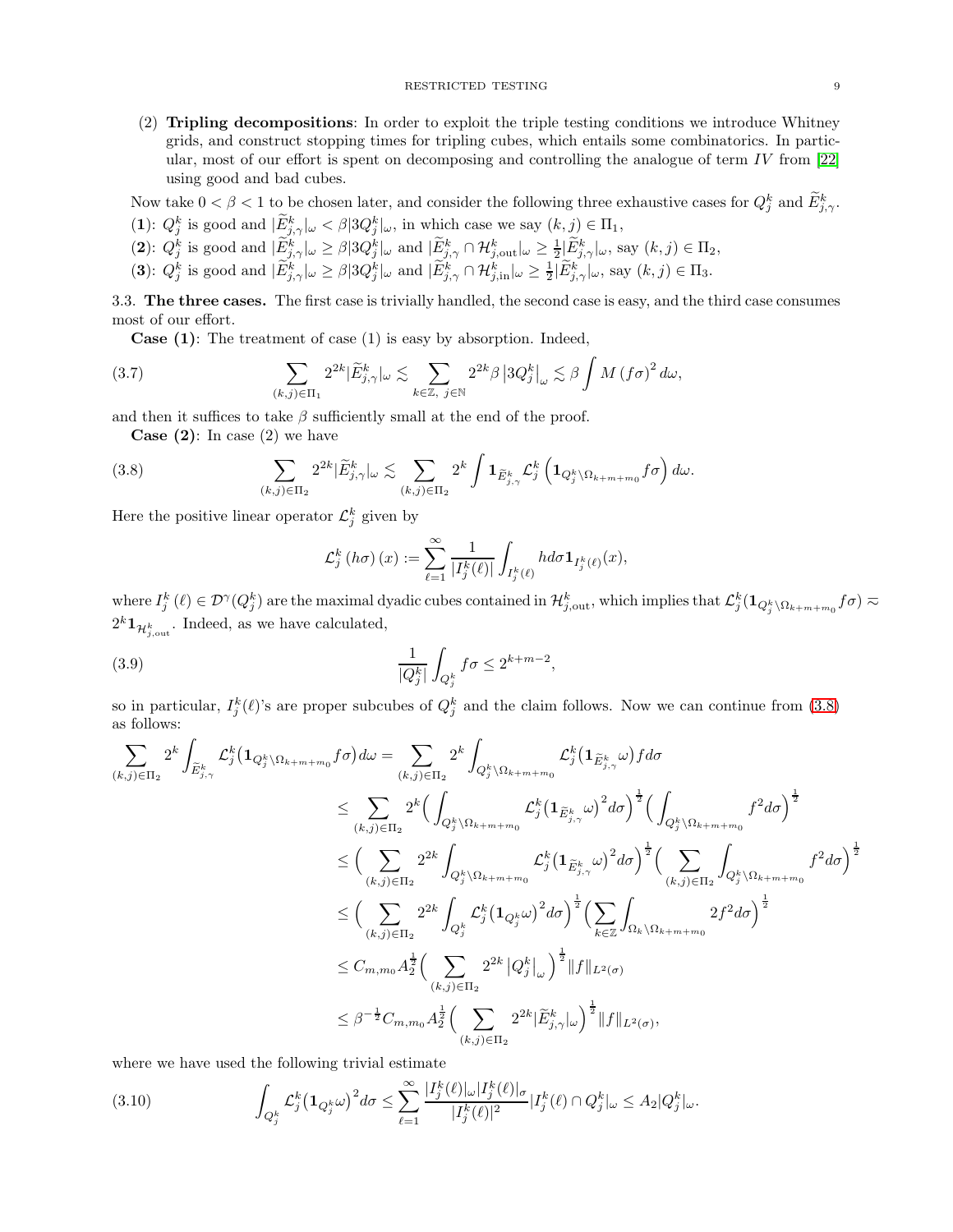Then immediately we get

(3.11) 
$$
\sum_{(k,j)\in\Pi_2} 2^{2k} |\widetilde{E}_{j,\gamma}^k|_{\omega} \leq \beta^{-1} C_{m+m_0}^2 A_2 \|f\|_{L^2(\sigma)}^2.
$$

**Case (3)**: For this case, we let  $\{I_j^k(\ell)\}\ell$  be the collection of the maximal dyadic cubes in  $\mathcal{H}_{j,\text{in}}^k$  and define  $\mathcal{L}_j^k$  similarly. Then likewise,  $\mathcal{L}_j^k(\mathbf{1}_{Q_j^k \cap \Omega_{k+m+m_0}} f\sigma) \eqsim 2^k \mathbf{1}_{\mathcal{H}_{j,\text{in}}^k}$  and therefore,

<span id="page-9-0"></span>
$$
\sum_{(k,j)\in\Pi_3} 2^{2k} |\widetilde{E}^k_{j,\gamma}|_{\omega} \leq \sum_{(k,j)\in\Pi_3} 2^k \int_{\widetilde{E}^k_{j,\gamma}} \mathcal{L}^k_j \left( \mathbf{1}_{Q^k_j \cap \Omega_{k+m+m_0}} f \sigma \right) d\omega \n= \sum_{(k,j)\in\Pi_3} 2^k \int_{Q^k_j \cap \Omega_{k+m+m_0}} \mathcal{L}^k_j \left( \mathbf{1}_{\widetilde{E}^k_{j,\gamma}} \omega \right) f d\sigma \n= \sum_{(k,j)\in\Pi_3} 2^k \sum_{i \in \mathbb{N}: Q^{k+m+m_0}_i \subset Q^k_j} \int_{Q^{k+m+m_0}_i} \mathcal{L}^k_j \left( \mathbf{1}_{\widetilde{E}^k_{j,\gamma}} \omega \right) f d\sigma.
$$

Before moving on, let us make some observations. Since we only need to consider  $I_j^k(\ell)$  such that  $I_j^k(\ell)$  $\widetilde{E}^k_{j,\gamma} \neq \emptyset$ , we have  $I^k_j(\ell) \not\subset \Omega_{k+m+m_0}$ . Therefore, if we fix  $Q_i^{k+m+m_0}$ , only those  $I^k_j(\ell)$  such that  $Q_i^{k+m+m_0} \subset$  $I_j^k(\ell)$  contribute to  $\mathcal{L}_j^k$ . In other words,  $\mathcal{L}_j^k(\mathbf{1}_{\widetilde{E}_{j,\gamma}^k}\omega)$  is constant on  $Q_i^{k+m+m_0}$ . Set

(3.12) 
$$
A_j^k := \frac{1}{|Q_j^k|_{\sigma}} \int_{Q_j^k} f d\sigma.
$$

We have

$$
\sum_{(k,j)\in\Pi_3} 2^{2k} \left| \widetilde{E}^k_{j,\gamma}\right|_{\omega} \lesssim \sum_{(k,j)\in\Pi_3} 2^k \sum_{i\in\mathbb{N}: Q_i^{k+m+m_0} \subset Q_j^k} A_i^{k+m+m_0} \int_{Q_i^{k+m+m_0}} \mathcal{L}_j^k(\mathbf{1}_{\widetilde{E}^k_{j,\gamma}}\omega) \sigma
$$
  

$$
= \lim_{N_0 \to -\infty} \sum_{\substack{k\in\mathbb{Z}, k\ge N_0\\j\in\mathbb{N}, (k,j)\in\Pi_3}} 2^k \sum_{i\in\mathbb{N}: Q_i^{k+m+m_0} \subset Q_j^k} A_i^{k+m+m_0} \int_{Q_i^{k+m+m_0}} \mathcal{L}_j^k(\mathbf{1}_{\widetilde{E}^k_{j,\gamma}}\omega) \sigma.
$$

We make a convention that the summation over k is understood as  $k \equiv k_0 \mod (m + m_0)$  for some fixed  $0 \leq k_0 \leq m+m_0-1$ , and since we are summing over products with factor  $|\widetilde{E}^k_{j,\gamma}|_{\omega}$ , without loss of generality we only consider  $Q_j^k$  for the largest k if it is repeated, and define

$$
\mathscr{W}^{\gamma} := \{Q_j^k \in \mathcal{D}^{\gamma} : k \equiv k_0 \bmod (m+m_0), k \ge N_0, (k,j) \in \Pi_3\}.
$$

So in particular, there are no repeated cubes in  $\mathscr{W}^{\gamma}$ . We have, using  $|\widetilde{E}^k_{j,\gamma}|_{\omega} \approx |3Q^k_j|_{\omega}$  and  $\mathcal{L}^k_j(\mathbf{1}_{Q^k_j\cap\Omega_{k+m+m_0}}f\sigma) \approx$  $2^k \mathbf{1}_{\mathcal{H}_{j,\text{in}}^k}$  for  $(k, j) \in \Pi_3$  again, it suffices to prove that

$$
(3.13)
$$

$$
\begin{split} & \sum_{Q_{j}^{k} \in \mathscr{W}^{\gamma}} 2^{k}\sum_{i \in \mathbb{N}: \ Q_{i}^{k+m+m_{0}} \subset Q_{j}^{k}} A_{i}^{k+m+m_{0}} \int_{Q_{i}^{k+m+m_{0}}} \mathcal{L}_{j}^{k}\left(\mathbf{1}_{\widetilde{E}_{j,\gamma}^{k}} \omega\right) \sigma \\ & \lesssim \sum_{Q_{j}^{k} \in \mathscr{W}^{\gamma}} \frac{|\widetilde{E}_{j,\gamma}^{k}|_{\omega}}{|3Q_{j}^{k}|^{2}_{\omega}}\Big[ \sum_{i \in \mathbb{N}: \ Q_{i}^{k+m+m_{0}} \subset Q_{j}^{k}} A_{i}^{k+m+m_{0}} \int_{Q_{i}^{k+m+m_{0}}} \mathcal{L}_{j}^{k}\left(\mathbf{1}_{\widetilde{E}_{j,\gamma}^{k}} \omega\right) \sigma \Big]^{2} \lesssim \left(\mathfrak{T}_{M}\left(3\right)(\sigma,\omega)+\sqrt{A_{2}\left(\sigma,\omega\right)}\right)^{2} \|f\|^{2}_{L^{2}(\sigma)}. \end{split}
$$

For notational convenience, set

$$
\begin{array}{rcl} III^* & := & \displaystyle \sum_{Q_j^k \in \mathscr{W}^\gamma} III^* \left( Q_j^k \right); \\ & & \\ III^* \left( Q_j^k \right) & := & \displaystyle \frac{|\widetilde{E}^k_{j,\gamma}|_\omega}{|3Q_j^k|_\omega^2} \Big[ \sum_{i \in \mathbb{N}: \ Q_i^{k+m+m_0} \subset Q_j^k} A_i^{k+m+m_0} \int_{Q_i^{k+m+m_0}} \mathcal{L}^k_j \left( \mathbf{1}_{\widetilde{E}^k_{j,\gamma}} \omega \right) \sigma \Big]^2. \end{array}
$$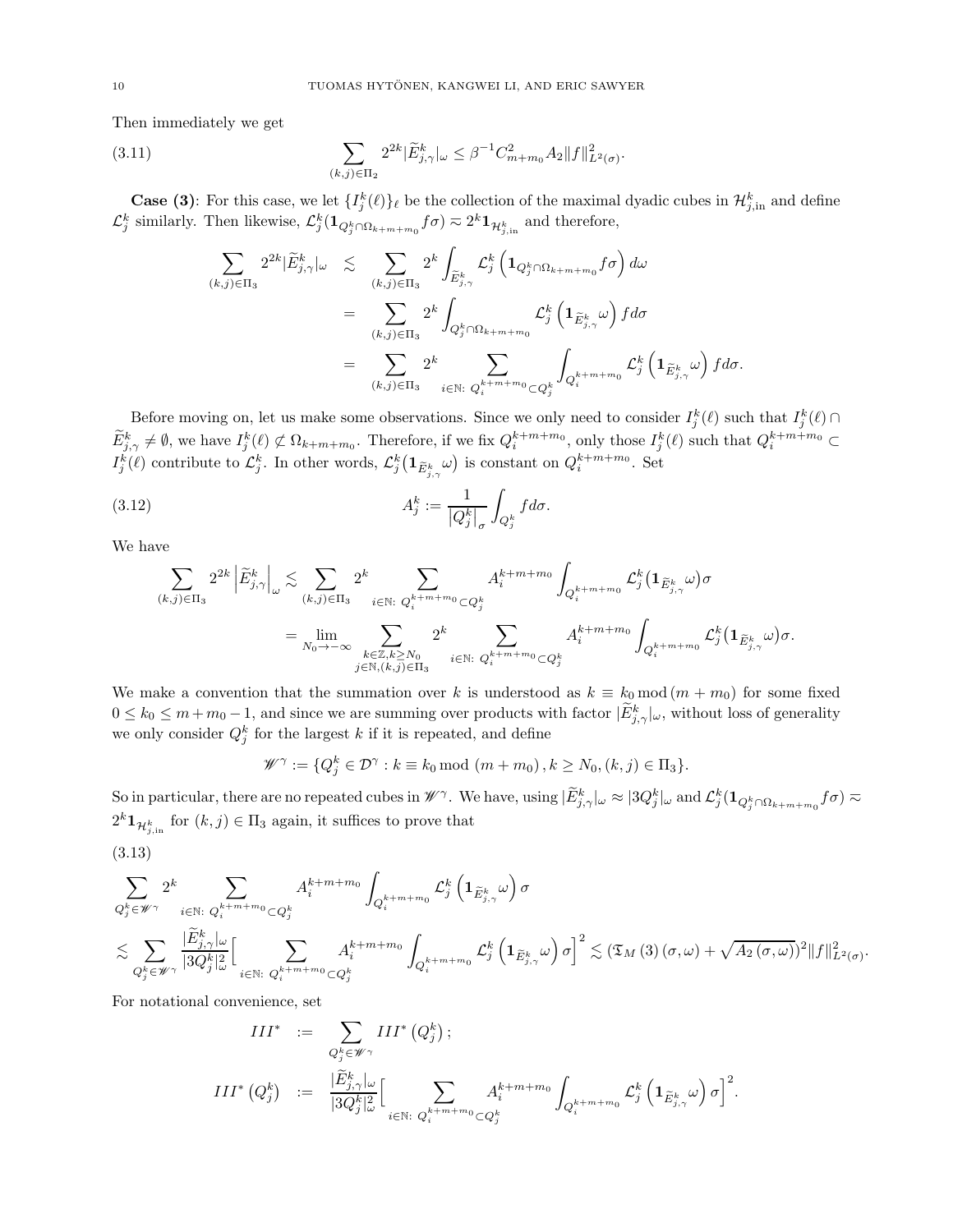3.4. Principal cube decomposition. The subsection is to define principal cubes. Although we have reduced the summation over good cubes, we still define the stopping collection which admits bad cubes. To be precise, denote

$$
\mathcal{W}^{\gamma} := \{Q_j^k \in \mathcal{W}_k^{\gamma} : k \equiv k_0 \bmod (m+m_0), k \ge N_0\}.
$$

With the grid  $W = W^{\gamma}$  in hand, we now introduce principal cubes as in [\[17,](#page-16-23) page 804] (note that we are suppressing the dependence of W on  $\gamma$  for reduction of notation). Define  $G_0$  to consist of the maximal cubes in W. If  $G_n$  has been defined, let  $G_{n+1}$  consist of those indices  $(k, j)$  for which  $Q_j^k \in W$ , there is an index  $(t, u) \in G_n$  with  $k \ge t$  and  $Q_j^k \subset Q_u^t$ , and

- (i)  $A_j^k > \eta A_u^t$ ,
- (ii)  $A_i^{\ell} \leq \eta A_u^t$  whenever  $Q_j^k \subsetneq Q_i^{\ell} \subset Q_u^t$ .

Here  $\eta$  is any constant larger than 1, for example  $\eta = 4$  works fine. Now define  $\Gamma \equiv \bigcup_{\alpha=0}^{\infty} G_n$  and for each  $n=0$ index  $(k, j)$  define  $P(Q_j^k)$  to be the smallest dyadic cube  $Q_u^t$  containing  $Q_j^k$  and with  $(t, u) \in \Gamma$ . Then we have

(3.14)   
\n(i) 
$$
P(Q_j^k) = Q_u^t \Longrightarrow A_j^k \le \eta A_u^t
$$
,  
\n(ii)  $Q_j^k \subsetneq Q_u^t$  with  $(k, j), (t, u) \in \Gamma \Longrightarrow A_j^k > \eta A_u^t$ .

Now we return to the estimate of  $III^*$ . Splitting the sum over i inside  $III^*$   $(Q_j^k)$  according to whether  $(k + m + m_0, i) \in \Gamma$  or  $P(Q_i^{k+m+m_0}) = P(Q_j^k)$ :

$$
III^{*} \lesssim \sum_{Q_{j}^{k} \in \mathscr{W}^{\gamma}} \frac{|\tilde{E}_{j,\gamma}^{k}|_{\omega}}{|3Q_{j}^{k}|_{\omega}^{2}} \Big[ \sum_{i \in \mathbb{N}: P\left(Q_{i}^{k+m+m_{0}}\right) = P\left(Q_{j}^{k}\right)} A_{i}^{k+m+m_{0}} \int_{Q_{i}^{k+m+m_{0}}} \mathcal{L}_{j}^{k}\left(\mathbf{1}_{\tilde{E}_{j,\gamma}^{k}}\omega\right) \sigma\Big]^{2} \newline + \sum_{Q_{j}^{k} \in \mathscr{W}^{\gamma}} \frac{|\tilde{E}_{j,\gamma}^{k}|_{\omega}}{|3Q_{j}^{k}|_{\omega}^{2}} \Big[ \sum_{i \in \mathbb{N}: (k+m+m_{0},i) \in \Gamma} A_{i}^{k+m+m_{0}} \int_{Q_{i}^{k+m+m_{0}}} \mathcal{L}_{j}^{k}\left(\mathbf{1}_{\tilde{E}_{j,\gamma}^{k}}\omega\right) \sigma\Big]^{2} \newline =: IV + V.
$$

It is relatively easy to estimate term  $V$  by the Cauchy-Schwarz inequality and  $(3.10)$ ,

<span id="page-10-0"></span>
$$
(3.15) \qquad V = \sum_{Q_j^k \in \mathscr{W}^\gamma} \frac{|\tilde{E}_{j,\gamma}^k|_\omega}{|3Q_j^k|_\omega^2} \Big[ \sum_{\substack{i \in \mathbb{N}: \ (k+m+m_0,i) \in \Gamma \\ Q_i^{k+m+m_0} \subset Q_j^k}} A_i^{k+m+m_0} \int_{Q_i^{k+m+m_0}} \mathcal{L}_j^k (\mathbf{1}_{\widetilde{E}_{j,\gamma}^k} \omega) \sigma \Big]^2
$$
  
\n
$$
\leq \sum_{Q_j^k \in \mathscr{W}^\gamma} \frac{|\tilde{E}_{j,\gamma}^k|_\omega}{|3Q_j^k|_\omega^2} \Big[ \sum_{\substack{i \in \mathbb{N}: \ (k+m+m_0,i) \in \Gamma \\ Q_i^{k+m+m_0} \subset Q_j^k}} \left|Q_i^{k+m+m_0}|\sigma(A_i^{k+m+m_0})^2\right]
$$
  
\n
$$
\times \Big[ \sum_{\substack{i \in \mathbb{N}: \ (k+m+m_0,i) \in \Gamma \\ Q_i^{k+m+m_0} \subset Q_j^k}} \left(\int_{Q_i^{k+m+m_0}} \mathcal{L}_j^k (\mathbf{1}_{\widetilde{E}_{j,\gamma}^k} \omega) d\sigma \right)^2 |Q_i^{k+m+m_0}|_\sigma^{-1} \Big]
$$
  
\n
$$
\leq \sum_{Q_j^k \in \mathscr{W}^\gamma} \frac{|\widetilde{E}_{j,\gamma}^k|_\omega}{|3Q_j^k|_\omega^2} \Big[ \sum_{\substack{i \in \mathbb{N}: \ (k+m+m_0,i) \in \Gamma \\ Q_i^{k+m+m_0} \subset Q_j^k}} |Q_i^{k+m+m_0}|_\sigma (A_i^{k+m+m_0})^2 \Big] \int_{Q_j^k} \left[ \mathcal{L}_j^k (\mathbf{1}_{Q_j^k} \omega) \right]^2 d\sigma
$$
  
\n
$$
\lesssim A_2 \sum_{(t,u) \in \Gamma} (A_u^t)^2 |Q_u^t|_\sigma \lesssim A_2 \|f\|_{L^2(\sigma)}^2.
$$

Thus we are left to estimate term IV. Fix  $(t, u)$ , and consider the sum

$$
IV^{t,u} \quad := \quad \sum_{Q_j^k \in \mathscr{W}^\gamma : P(Q_j^k) = Q_u^t} \frac{|\widetilde{E}_{j,\gamma}^k|_\omega}{|3Q_j^k|_\omega^2} \Big[ \sum_{i \in \mathbb{N}: \ P(Q_i^{k+m+m_0}) = P(Q_j^k)} A_i^{k+m+m_0} \int_{Q_i^{k+m+m_0}} \mathcal{L}_j^k \left(\mathbf{1}_{\widetilde{E}_{j,\gamma}^k} \omega\right) \sigma \Big]^2
$$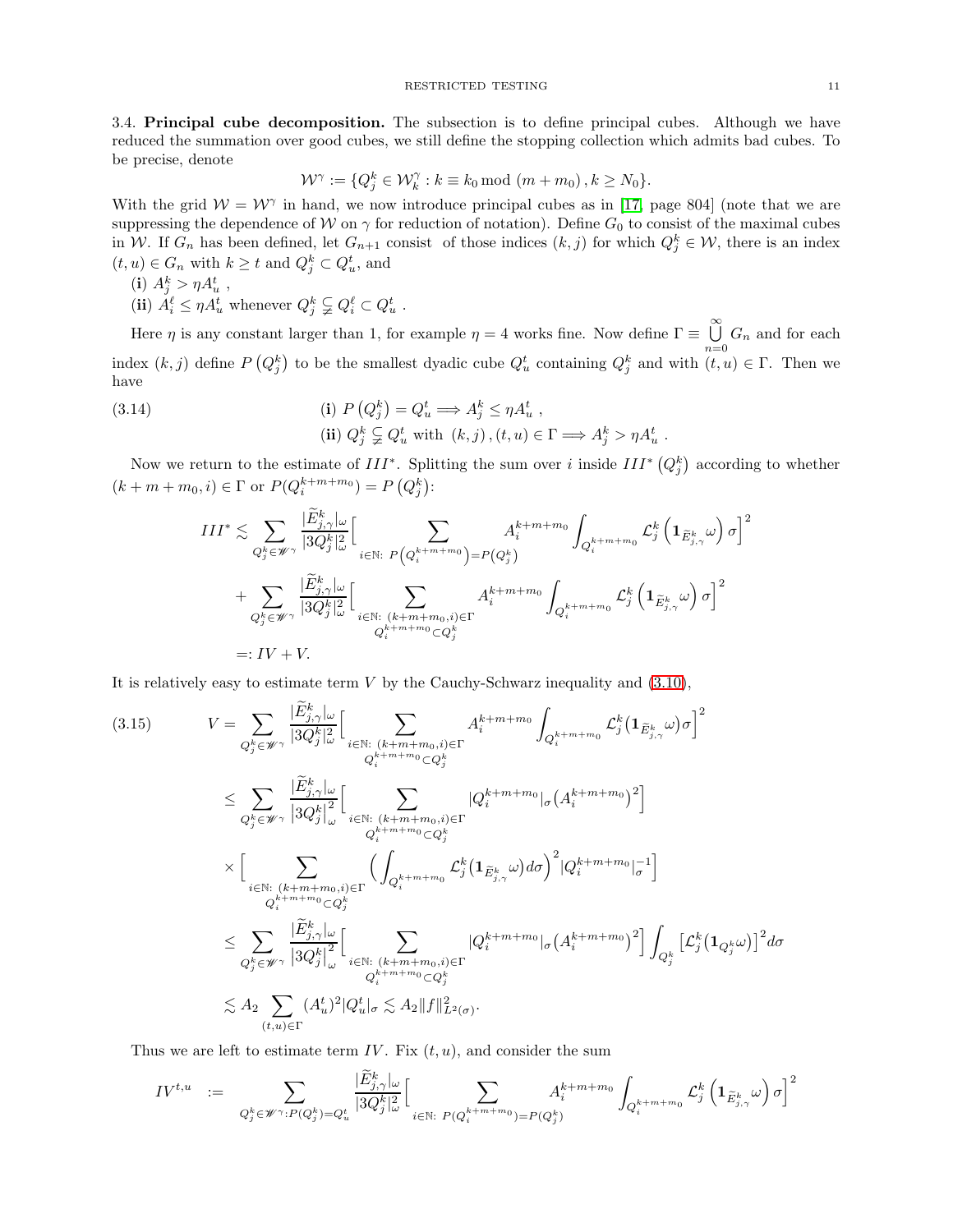$$
\lesssim (A_u^t)^2 \sum_{Q_j^k \in \mathscr{W}^\gamma : P(Q_j^k) = Q_u^t} \frac{|\dot{E}_{j,\gamma}^k|_\omega}{|3Q_j^k|_\omega^2} \Big[ \int_{Q_j^k} \mathcal{L}_j^k(\mathbf{1}_{Q_j^k} \sigma) \omega \Big]^2
$$
  
=:  $(A_u^t)^2 \mathcal{S}^{t,u}$ ,

where

$$
\mathcal{S}^{t,u}:=\sum_{Q_j^k\in \mathscr{W}^\gamma: P(Q_j^k)=Q_u^t}\frac{|\widetilde{E}^k_{j,\gamma}|_\omega}{|3Q_j^k|_\omega^2}\Big[\int_{Q_j^k}\mathcal{L}_j^k(\mathbf{1}_{Q_j^k}\sigma)\omega\Big]^2.
$$

It is here in estimating  $\mathcal{S}^{t,u}$ , that the only quantitative use of the triple testing condition occurs.

<span id="page-11-1"></span>Lemma 2. We claim that

(3.16) 
$$
\mathcal{S}^{t,u} \leq C \left( \left( \mathfrak{T}_M \left( 3 \right) \right)^2 + A_2 \right) \left| Q_u^t \right|_{\sigma} .
$$

Proof. Let  $\{K_i\}_{i\in\mathcal{I}}$  be the collection of maximal  $\mathcal{D}^{\gamma}$ -children  $K_i$  satisfying  $5K_i\subset Q_u^t$ . If  $\ell(Q_i^k)<2^{-r}\ell(Q_u^t)$ , since  $Q_j^k$  is good, we have  $dist(Q_j^k, \partial Q_u^t) > 4\ell(Q_j^k)$ . Hence  $5Q_j^k \subset Q_u^t$  and in particular  $Q_j^k \subset K_i$  for some  $i \in \mathcal{I}$ . For all cubes  $K_i$  we have

$$
\sum_{Q_j^k \in \mathscr{W}^\gamma : Q_j^k \subset K_i} \frac{|\widetilde{E}_{j,\gamma}^k|_\omega}{|3Q_j^k|_\omega^2} \Big[ \int_{Q_j^k} \mathcal{L}_j^k (\mathbf{1}_{Q_j^k} \sigma) \omega \Big]^2 \leq \sum_{Q_j^k \in \mathscr{W}^\gamma, Q_j^k \subset K_i} |\widetilde{E}_{j,\gamma}^k|_\omega \left[ \frac{1}{|Q_j^k|_\omega} \int_{Q_j^k} \mathbf{1}_{K_i} M(\mathbf{1}_{K_i} \sigma) d\omega \right]^2
$$
  

$$
\leq C \int \Big[ M_{\omega}^{\mathcal{D}^\gamma} (\mathbf{1}_{K_i} M(\mathbf{1}_{K_i} \sigma)) \Big]^2 d\omega
$$
  

$$
\leq C \int_{K_i} M(\mathbf{1}_{K_i} \sigma)^2 d\omega \lesssim (\mathfrak{T}_M (3))^2 |3K_i|_\sigma.
$$

Thus we have

$$
\sum_{i\in\mathcal{I}}\sum_{Q_j^k\in\mathscr{W}^\gamma: Q_j^k\subset K_i}\frac{|\widetilde{E}_{j,\gamma}^k|_\omega}{|3Q_j^k|_\omega^2}\Big[\int_{Q_j^k}\mathcal{L}_j^k(\mathbf{1}_{Q_j^k}\sigma)\omega\Big]^2\leq\sum_{i\in\mathcal{I}}\left(\mathfrak{T}_M\left(3\right)\right)^2\left|3K_i\right|_{\sigma}\leq C_{\text{bound}}\left(\mathfrak{T}_M\left(3\right)\right)^2\left|Q_u^t\right|_{\sigma},
$$

where  $C_{\text{bound}}$  is a constant such that  $\sum_{i\in\mathcal{I}}\mathbf{1}_{3K_i}\leq C_{\text{bound}}\mathbf{1}_{Q_u^t}$  (due to a similar argument as (iii) of Proposition [1\)](#page-4-1). We also have

$$
\sum_{\substack{Q_j^k \in \mathscr{W}^\gamma \colon Q_j^k \subset Q_u^t \\ \ell(Q_j^k) \geq 2^{-r} \ell(Q_u^t)}} \frac{|\widetilde{E}_{j,\gamma}^k|_\omega}{|3Q_j^k|_\omega^2} \Big[\int_{Q_j^k} \mathcal{L}_j^k(\mathbf{1}_{Q_j^k} \sigma) \omega \Big]^2 \leq C \sum_{\substack{Q_j^k \in \mathscr{W}^\gamma \colon Q_j^k \subset Q_u^t \\ \ell(Q_j^k) \geq 2^{-r} \ell(Q_u^t)}} A_2 |Q_j^k|_\sigma \leq C r A_2 \left|Q_u^t\right|_\sigma \;.
$$

Combining the above estimates we conclude the proof.  $\square$ 

Then summing over  $(t, u) \in \Gamma$  we obtain

<span id="page-11-0"></span>
$$
IV \leq \left( \left( \mathfrak{T}_{M} \left( 3 \right) \right)^{2} + A_{2} \right) \sum_{(t,u) \in \Gamma} |Q_{u}^{t}|_{\sigma} \left( A_{u}^{t} \right)^{2} \lesssim \left( \left( \mathfrak{T}_{M} \left( 3 \right) \right)^{2} + A_{2} \right) \| f \|_{L^{2}(\sigma)}^{2},
$$

which combined with [\(3.15\)](#page-10-0) gives

(3.17) 
$$
\sum_{(k,j)\in\Pi_3} 2^{2k} |E_j^k|_{\omega} \le ((\mathfrak{T}_M(3))^2 + A_2) \|f\|_{L^2(\sigma)}^2.
$$

3.4.1. Wrapup of the proof. Now letting the integer  $N_0 \rightarrow -\infty$  in the construction of principal cubes, and summing over  $0 \leq k_0 \leq m + m_0 - 1$  in our convention regarding distinguished index pairs, we obtain from [\(2.2\)](#page-4-0) that

$$
(3.18)\int_{\mathbb{R}^n} \left[M\left(f\sigma\right)(x)\right]^2 d\omega(x) \lesssim \mathbb{E}_{\gamma} \int_{\mathbb{R}^n} \left[M^{\mathcal{D}^{\gamma}}\left(f\sigma\right)(x)\right]^2 d\omega(x)
$$
  

$$
\lesssim \mathbb{E}_{\gamma} \Big(\sum_{\text{all } (k,j)} 2^{2k} |E^k_{j,\gamma}|_{\omega}\Big) + 3^n C_n 2^{-2m_0} \int \left[M\left(f\sigma\right)\right]^2 d\omega
$$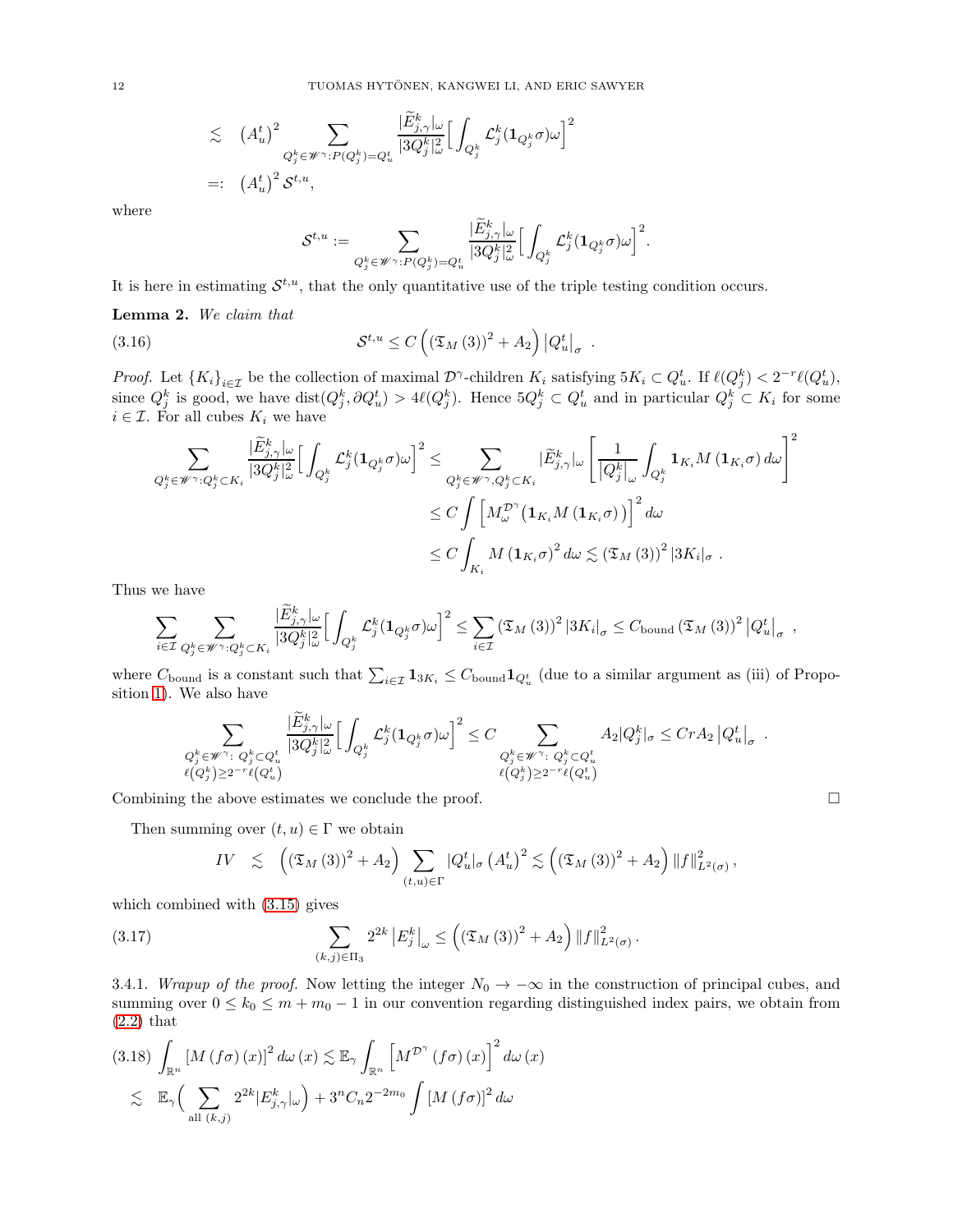RESTRICTED TESTING 13

$$
\leq \quad \pi_{\text{good}}^{-1} \mathbb{E}_{\gamma} \Big( \sum_{(k,j) \in \Pi_1} 2^{2k} |\widetilde{E}_{j,\gamma}^k|_{\omega} + \sum_{(k,j) \in \Pi_2} 2^{2k} |\widetilde{E}_{j,\gamma}^k|_{\omega} + \sum_{(k,j) \in \Pi_3} 2^{2k} |\widetilde{E}_{j,\gamma}^k|_{\omega} \Big) + 3^n C_n 2^{-2m_0} \int \left[ M(\mathfrak{f} \sigma) \right]^2 d\omega,
$$

which by the estimates  $(3.7)$ ,  $(3.11)$  and  $(3.17)$  gives

(3.19) 
$$
\int_{\mathbb{R}^n} [M(f\sigma)(x)]^2 d\omega(x)
$$
  
 
$$
\lesssim (\beta + 2^{-2m_0}) \int M(f\sigma)^2 d\omega + \beta^{-1} C_{m+m_0}^2 A_2 ||f||_{L^2(\sigma)}^2 + ((\mathfrak{T}_M(3))^2 + A_2) ||f||_{L^2(\sigma)}^2
$$

Now we can absorb the first term on the right hand side by choosing  $\beta > 0$  sufficiently small and  $m_0$ sufficiently large since the integral  $\int M (f\sigma)^2 d\omega$  is finite. Then we take the supremum over  $f \in L^2(\sigma)$  with  $||f||_{L^2(\sigma)} = 1$  to obtain

$$
\mathfrak{N}_M \leq C\left(\mathfrak{T}_M\left(3\right) + \sqrt{A_2}\right) \ .
$$

As the opposite inequality is trivial, this completes the proof of Theorem [2.](#page-3-1)

### 4. Weak triple testing: proof of Theorem [1](#page-2-1)

This section is devote to prove Theorem [1.](#page-2-1) We begin with a basic observation, that is, the places where we need  $\mathfrak{T}_M(3) < \infty$  are the following

- (1) qualitatively, at the beginning of the argument, in order to assume without loss of generality that  $\int M (f\sigma)^2 d\omega < \infty$ ,
- (2) and quantitatively, near the end of the argument, in the proof of Lemma [2.](#page-11-1)

The qualitative use of the triple testing condition is easily handled using D-triple testing as follows. As before, we can replace  $\omega$  by  $\omega_N = \omega \mathbf{1}_{B(0,N)}$  with  $N > R$ , and f is supported on  $Q(0,R)$ . Moreover, the testing condition for the cube  $Q_m = Q(0, 3^m N)$  must hold for some  $m \geq 0$ , since otherwise iteration of the inequality  $|Q_m|_{\sigma} \leq \frac{1}{D} |Q_{m+1}|_{\sigma}$  eventually violates the  $A_2$  condition,

$$
A_2(\sigma,\omega) \ge \frac{|Q_m|_{\sigma} |Q_m|_{\omega_N}}{|Q_m|^2} \ge \frac{D^m |Q_0|_{\sigma} |Q_0|_{\omega}}{3^{2mn} |Q_0|^2} = \left(\frac{D}{3^{2n}}\right)^m \frac{|Q_0|_{\sigma} |Q_0|_{\omega}}{|Q_0|^2},
$$

if D is chosen greater than  $3^{2n+1}$ . Thus if the *testing condition* holds for the cube  $Q_m$  we have

$$
\int M (f\sigma)^2 d\omega_N \leq ||f||_{L^{\infty}} \int_{Q(0,N)} M (\mathbf{1}_{Q_m} \sigma)^2 d\omega < \infty,
$$

and therefore, without loss of generality, we can assume  $\int M(f\sigma)^2 d\omega < \infty$ . The second point is delicate. Notice that, if we a priori have the usual testing, i.e.,  $\mathfrak{T}_M < \infty$ , then we trivially have

$$
\mathfrak{T}_M(3) \leq \mathfrak{T}_M^D(3) + D^{-1}\mathfrak{T}_M.
$$

Then let D be sufficiently large and use the trivial fact that  $\mathfrak{T}_M \leq \mathfrak{N}_M$  we get

$$
\mathfrak{N}_M \leq C\left(\mathfrak{T}_M^D\left(3\right) + \sqrt{A_2}\right).
$$

Therefore, the main goal is to remove the a priori assumption. To this end, consider the truncated maximal function

$$
M^t f(x):=\sup_{Q\ni x, \ell(Q)\geq t}\frac{1}{|Q|}\int_Q|f|.
$$

Obviously,  $M^t \leq M$  and therefore, the related testing condition for  $M^t$  also holds. By the monotone convergence theorem, it suffices to prove

$$
||M^t(f\sigma)||_{L^2(\omega)} \leq C||f||_{L^2(\sigma)}.
$$

The argument for  $M<sup>t</sup>$  is basically identical with that for M above. Indeed, with the same proof, we have the following analogy of Lemma [1:](#page-4-2)

$$
M^t f(x) \le 2^{4n+1} \mathbb{E}_{\gamma} M^{\mathcal{D}^{\gamma},t} f(x), \quad M^{\mathcal{D}^{\gamma},t} f(x) := \sup_{x \in Q \in \mathcal{D}^{\gamma}, \ell(Q) \ge t} \frac{1}{|Q|} \int_Q |f|.
$$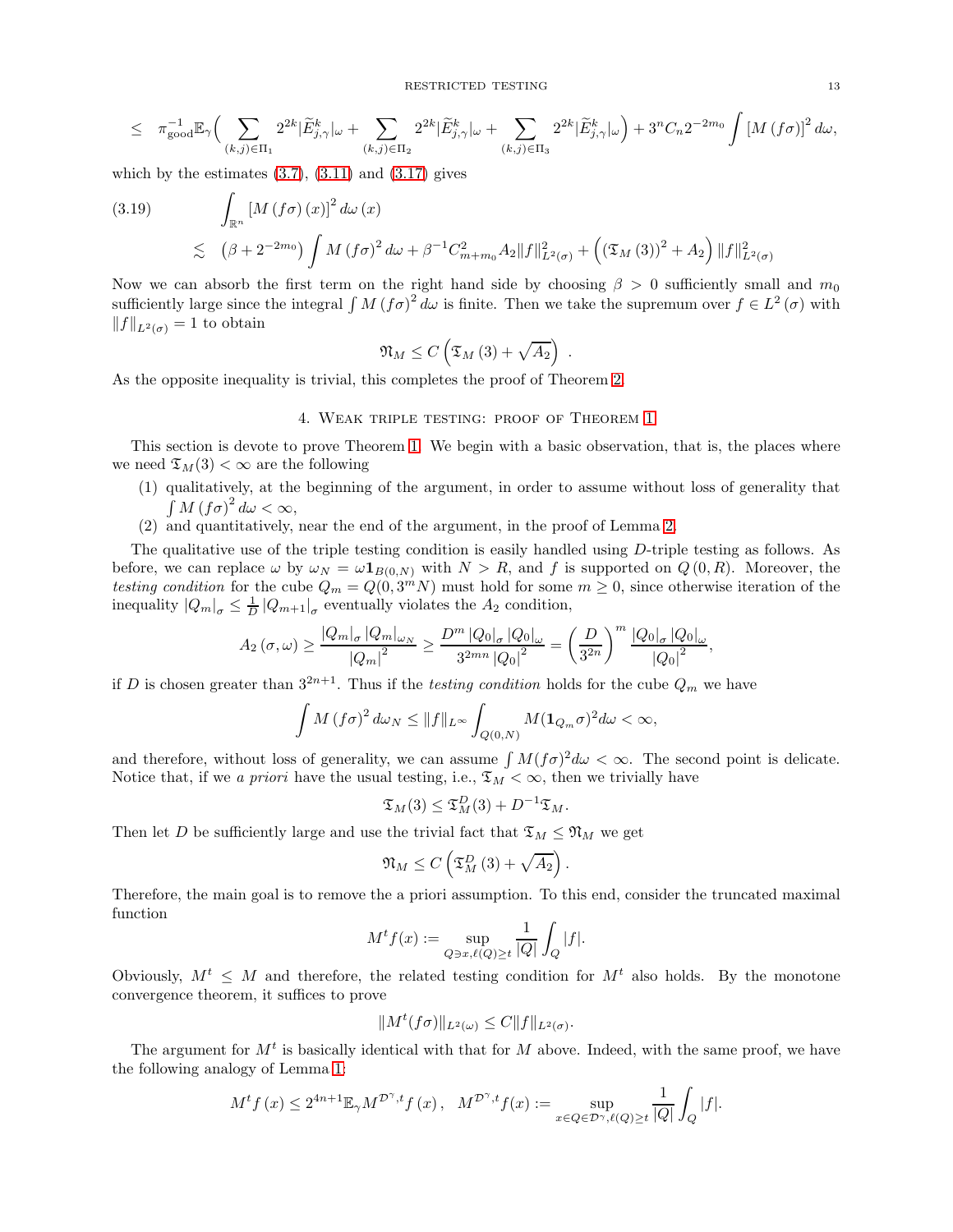Then everything is same with  $M^t$  and  $M^{\mathcal{D}^{\gamma},t}$  in place of M and  $M^{\mathcal{D}^{\gamma}}$ , respectively. We only remark that when  $\ell(Q_j^k) < t$  we do not have the analogy of the maximal principle [\(3.3\)](#page-7-1), instead, the same arguments will imply that  $E_j^{k,\gamma}$  (defined according to  $M^t$  and  $M^{\mathcal{D}^{\gamma},t}$ ) is empty, which does not affect the proof.

Hence, for fixed  $t > 0$ , it remains to check that the *a priori* assumption  $\mathfrak{T}_{M}$ <sup>t</sup> $(\sigma, \omega_N) < \infty$  holds automatically. Indeed, fix a cube Q and denote  $K := Q(0, N)$ , we have

$$
\begin{aligned} \int_Q M^t (\mathbf{1}_Q \sigma)^2 d\omega_N &\leq 2 \int_Q M^t (\mathbf{1}_{Q \cap 3K} \sigma)^2 d\omega_N + 2 \int_Q M^t (\mathbf{1}_{Q \backslash 3K} \sigma)^2 d\omega_N \\ &\leq 2 \int_K M^t (\mathbf{1}_{Q \cap 3K} \sigma)^2 d\omega + 2 \int_{Q \cap K} M (\mathbf{1}_{Q \backslash 3K} \sigma)^2 d\omega. \end{aligned}
$$

To continue, notice that trivially

$$
M^t(1_{Q \cap 3K}\sigma) \leq t^{-n}\sigma(Q \cap 3K)
$$
 and  $M(1_{Q \setminus 3K}\sigma)1_K \approx \text{constant}$ .

Therefore,

$$
\int_{Q} M^{t} (1_{Q}\sigma)^{2} d\omega_{N} \lesssim t^{-2n} N^{2n} A_{2}\sigma(Q) + w(K) M (1_{Q\setminus 3K}\sigma) (c_{K})^{2}
$$
  

$$
\lesssim (t^{-2n} N^{2n} + 1) A_{2}\sigma(Q),
$$

<span id="page-13-0"></span>which affirms the claim and therefore the proof of Theorem [1](#page-2-1) is complete.

### 5. Proof of Theorem [3](#page-3-2)

This section is devoted to prove Theorem [3.](#page-3-2) We start with the weak type inequalities for fractional integrals. Let  $\mathfrak{N}_{I_{\alpha}}^{\text{weak}}(\sigma,\omega)$  denote the best constant in the weak type  $(2,2)$  inequality for the fractional integral  $I_{\alpha}$ :

$$
\sup_{\lambda>0} \lambda^2 \left| \{ I_{\alpha}(f\sigma) > \lambda \} \right|_{\omega} \leq \mathfrak{N}_{I_{\alpha}}^{\mathrm{weak}}(\sigma, \omega)^2 \int |f|^2 d\sigma, \quad f \in L^2(\sigma).
$$

It is known from [\[21\]](#page-16-24) that the weak type norm is equivalent to the dual testing condition,  $\mathfrak{N}_{I_{\alpha}}^{\text{weak}}(\sigma,\omega) \approx$  $\mathfrak{T}_{I_{\alpha}}(\omega,\sigma)$ , and also that  $A_2^{\alpha}(\sigma,\omega) \leq \mathfrak{T}_{I_{\alpha}}(\omega,\sigma)$  where the  $\alpha$ -fractional Muckenhoupt condition is given by

$$
A_2^{\alpha}(\sigma,\omega) \equiv \sup_{Q \in \mathcal{P}^n} \frac{|Q|_{\sigma}}{|Q|^{1-\frac{\alpha}{n}}} \frac{|Q|_{\omega}}{|Q|^{1-\frac{\alpha}{n}}}.
$$

We now show that the weight pair  $(\sigma, \omega)$  in Example [1](#page-5-2) above also satisfies  $\mathfrak{T}_{I_{\alpha}}(3)$   $(\sigma, \omega) < \infty$  and  $A_2^{\alpha}(\sigma, \omega) =$  $\infty$  for  $0 < \alpha < 1$ .

Example 2. Define

$$
d\sigma (y) = e^y dy,
$$
  

$$
d\omega (x) = \mathbf{1}_{[0,1]}(x) dx
$$

Then

$$
\mathfrak{N}_{I_{\alpha}}^{\text{weak}}(\omega,\sigma) \ge A_2^{\alpha}(\sigma,\omega) \ge \sup_{R>1} \frac{|[0,R]|_{\omega}}{|R|^{1-\frac{\alpha}{n}}}\frac{|[0,R]|_{\sigma}}{|R|^{1-\frac{\alpha}{n}}} = \sup_{R>1} \frac{1}{R^{1-\frac{\alpha}{n}}}\frac{e^R - 1}{R^{1-\frac{\alpha}{n}}} = \infty,
$$

and

 $\mathfrak{T}_{I_{\alpha}}(3)\left(\sigma,\omega\right)\lesssim 1.$ 

 $Indeed, without loss of generality, I = [a, b] with I \cap [0, 1] \neq \emptyset$  (since otherwise  $\mathbf{1}_{I}\omega = 0$  and  $\int_{I} |I_{\alpha}(\mathbf{1}_{I}\sigma)|^{2} d\omega =$ 0) and so

 $a < 1$  and  $b > 0$ .

Now we assume this and compute  $\frac{1}{|3I|_{\sigma}} \int_I |I_{\alpha}(\mathbf{1}_I\sigma)|^2 d\omega$  in two cases.

(1) Case  $b > 2$ : In this case we have

$$
I_{\alpha}(\mathbf{1}_I\sigma)(x) = \int_a^b |x - y|^{\alpha - 1} e^y dy \le e^x \int_{-\infty}^b |y|^{\alpha - 1} e^y dy \lesssim b^{\alpha - 1} e^b
$$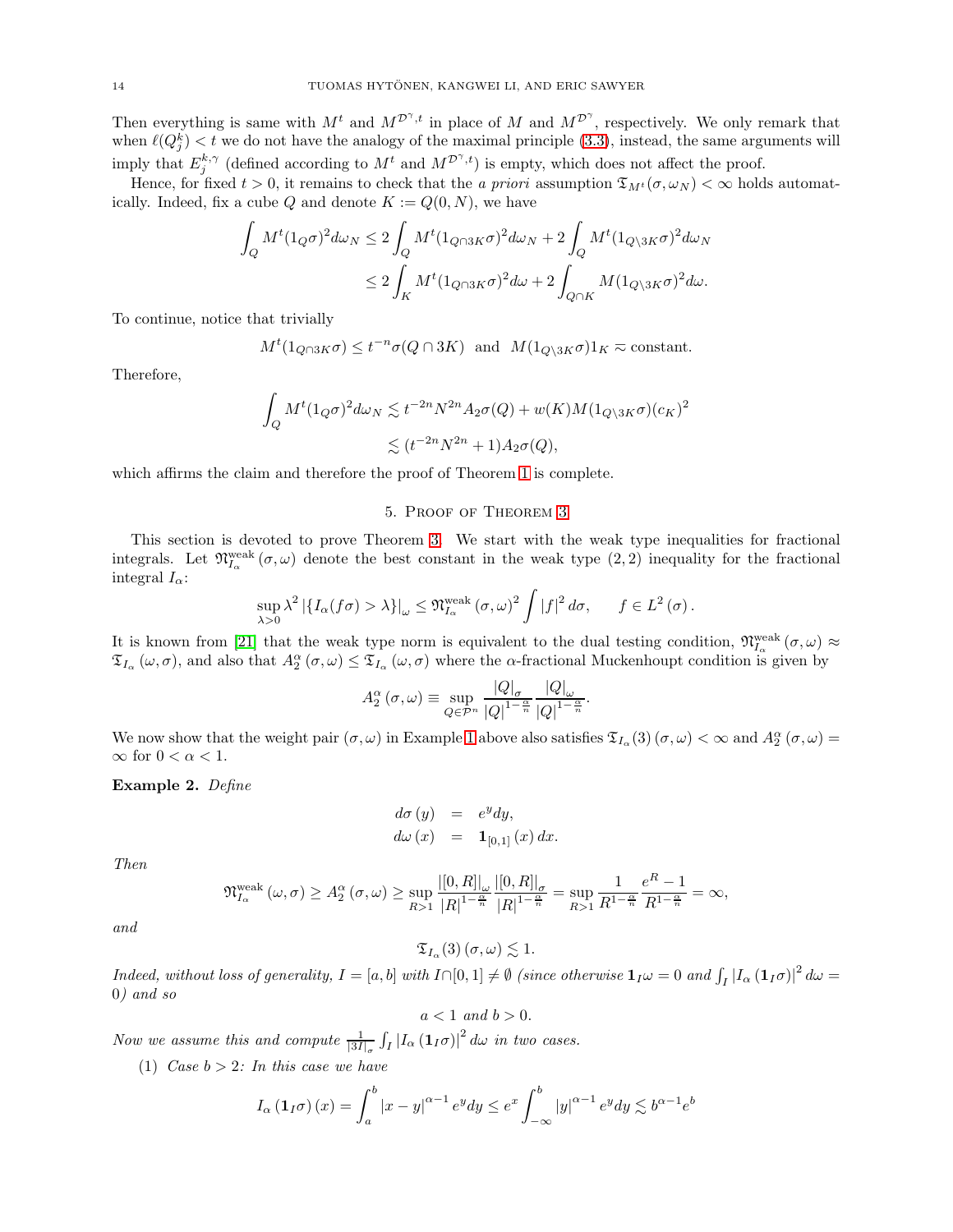for  $0 \leq x \leq 1$ , and so

$$
\int_{I} |I_{\alpha} (1_{I} \sigma)|^{2} d\omega \lesssim \int_{0}^{1} (b^{\alpha - 1} e^{b})^{2} dx \approx \frac{e^{2b}}{b^{2(1 - \alpha)}},
$$

$$
|3I|_{\sigma} = \int_{2a - b}^{2b - a} d\sigma \ge \int_{2b - a - 1}^{2b - a} e^{y} dy \approx e^{2b - a},
$$

$$
\Rightarrow \frac{1}{|3I|_{\sigma}} \int_{I} |I_{\alpha} (1_{I} \sigma)|^{2} d\omega \lesssim \frac{e^{2b}}{e^{2b - a}} = \frac{e^{a}}{b^{2(1 - \alpha)}} \lesssim 1.
$$

(2) Case  $b \leq 2$ : In this case we have  $I_{\alpha}(1_{I}\sigma)(x) = \int_{a}^{b} |x-y|^{\alpha-1} e^{y} dy \leq e^{2}$  for  $0 \leq x \leq 1$ , and so we consider two subcases.

(a) Subcase  $a \geq -1$ :

=⇒

$$
\int_{I} |I_{\alpha} (1_{I} \sigma)|^{2} d\omega \lesssim e^{2} |I \cap [0,1]|
$$
\n
$$
|3I|_{\sigma} = \int_{2a-b}^{2b-a} e^{y} dy \geq e^{2a-b} 3(b-a) \geq 3e^{-4} (b-a),
$$
\n
$$
\implies \frac{1}{|3I|_{\sigma}} \int_{I} |I_{\alpha} (1_{I} \sigma)|^{2} d\omega \leq \frac{e^{2} |I \cap [0,1]|}{3e^{-4} (b-a)} \leq \frac{e^{6}}{3}.
$$

(b) Subcase  $a < -1$ : In this subcase we also have  $b - a > 0 - (-1) = 1$  and so

$$
\int_{I} |I_{\alpha} (1_{I} \sigma)|^{2} d\omega \lesssim e^{2} |I \cap [0,1]|
$$
\n
$$
|3I|_{\sigma} = \int_{2a-b}^{2b-a} e^{y} dy \ge \int_{b-1}^{b} e^{y} dy = e^{b} - e^{b-1} \ge 1 - e^{-1},
$$
\n
$$
\implies \frac{1}{|3I|_{\sigma}} \int_{I} |I_{\alpha} (1_{I} \sigma)|^{2} d\omega \lesssim \frac{e^{2} |I \cap [0,1]|}{1 - e^{-1}} \le \frac{e^{2}}{1 - e^{-1}}.
$$

This example shows that we cannot remove the Muckenhoupt constant  $A_2^{\alpha}(\sigma,\omega)$  from the following theorem.

**Theorem 4.** For  $D > 1$  sufficiently large we have

$$
\mathfrak{N}_{I_{\alpha}}^{\text{weak}}\left(\sigma,\omega\right) \approx \mathfrak{T}_{I_{\alpha}}^{D}\left(3\right)\left(\omega,\sigma\right) + A_{2}^{\alpha}\left(\sigma,\omega\right),
$$

for all pairs  $(\sigma, \omega)$  of locally finite positive Borel measures on  $\mathbb{R}^n$ .

*Proof.* We modify the proof of the weak type characterization in [\[21\]](#page-16-24). For  $f$  bounded nonnegative and having compact support, define

<span id="page-14-0"></span>
$$
\Omega_{\lambda} \equiv \{I_{\alpha}(f\sigma) > \lambda\} = \bigcup_{j} Q_{k}
$$

as in the standard Whitney decomposition with  $N = 9$ . Then we have the well known maximum principle,

$$
I_{\alpha}(f\mathbf{1}_{(3Q_k)^c}\sigma)(x) \leq \gamma\lambda, \quad \text{for } x \in Q_k \cap \{M_{\alpha}(f\sigma) \leq \varepsilon(\gamma)\lambda\} .
$$

Denote by  $E$  the set of indices  $k$  such that

$$
(5.1) \t\t |9Q_k|_{\omega} > D |Q_k|_{\omega} ,
$$

by  $F$  the set of indices  $k$  such that  $(5.1)$  fails and

(5.2) 
$$
\frac{1}{|Q_k|_{\omega}} \int_{Q_k} I_{\alpha} \left( \mathbf{1}_{3Q_k} f d\sigma \right) d\omega > \beta \lambda,
$$

and by G the set of indices k such that  $(5.1)$  and  $(5.2)$  fails. Then for k in F we have

<span id="page-14-1"></span>
$$
\lambda^{2} |Q_{k}|_{\omega} < \beta^{-2} |Q_{k}|_{\omega}^{-1} \left( \int_{Q_{k}} I_{\alpha} \left( \mathbf{1}_{3Q_{k}} f d\sigma \right) d\omega \right)^{2}
$$

$$
= \beta^{-2} |Q_{k}|_{\omega}^{-1} \left( \int_{3Q_{k}} I_{\alpha} \left( \mathbf{1}_{Q_{k}} d\omega \right) f d\sigma \right)^{2}
$$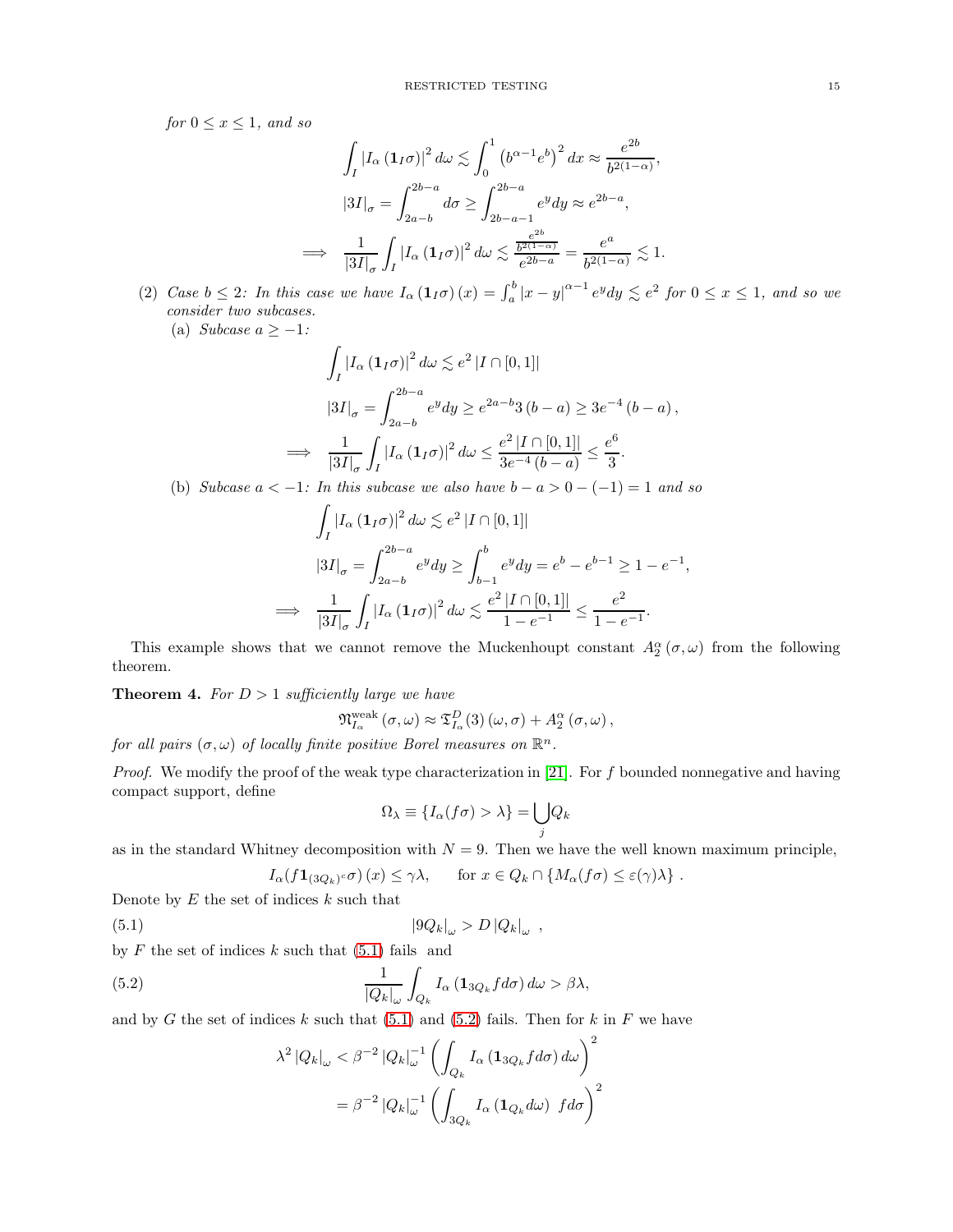$$
\leq \beta^{-2} \left| Q_k \right|_{\omega}^{-1} \left( \int_{3Q_k} I_{\alpha} \left( \mathbf{1}_{Q_k} d\omega \right)^2 d\sigma \right) \left( \int_{Q_k} f^2 d\sigma \right)
$$
  

$$
\leq \beta^{-2} \left( \mathfrak{T}_{I_{\alpha}}^D(3) \right)^2 D \left( \int_{Q_k} f^2 d\sigma \right),
$$

where we have used D-restricted testing  $\int_{3Q_k} I_\alpha (\mathbf{1}_{3Q_k} d\omega)^2 d\sigma \leq (\mathfrak{T}_{I_\alpha}^D(3))^2 D |Q_k|_\omega$  since [\(5.1\)](#page-14-0) fails for  $k \in F$ . On the other hand, for  $k \in G$ , we have by the maximum principle that

$$
|Q_k \cap \{I_\alpha(f\sigma) > (\gamma + 1)\lambda\}|_\omega
$$
  
\n
$$
\leq |Q_k \cap \{I_\alpha (\mathbf{1}_{3Q_k}f\sigma) > \lambda\}|_\omega + |Q_k \cap \{M_\alpha (f\sigma) > \varepsilon(\gamma)\lambda\}|_\omega
$$
  
\n
$$
\leq \beta |Q_k|_\omega + |Q_k \cap \{M_\alpha (f\sigma) > \varepsilon(\gamma)\lambda\}|_\omega,
$$

since  $(5.1)$  and  $(5.2)$  fails. Altogether this gives the 'good  $\lambda$ -inequality'

$$
(3\lambda)^{2} \left\{ I_{\alpha}(f\sigma) > 3\lambda \} \right\} \Big|_{\omega}
$$
  
=  $\sum_{k} (3\lambda)^{2} |Q_{k} \cap \{I_{\alpha}(f\sigma) > 3\lambda\}|_{\omega}$   
 $\leq 9 \sum_{k \in E} \lambda^{2} |Q_{k}|_{\omega} + 9 \sum_{k \in F} \lambda^{2} |Q_{k}|_{\omega} + 9\lambda^{2} \sum_{k \in G} |Q_{k} \cap \{I_{\alpha}(f\sigma) > 3\lambda\}|_{\omega}$   
 $\leq \frac{9}{D} \sum_{k \in E} \lambda^{2} |9Q_{k}|_{\omega} + \left(\frac{3}{\beta} \mathfrak{T}_{I_{\alpha}}^{D}(3)\right)^{2} D \sum_{k \in F} \left(\int_{Q_{k}} f^{2} d\sigma\right) + 9\lambda^{2} \beta \sum_{k \in G} |Q_{k}|_{\omega}$   
 $+ (3\lambda)^{2} \left\{ \{M_{\alpha}(f\sigma) > \varepsilon \lambda\} \right\} \Big|_{\omega}$   
 $\leq \frac{9C_{W}}{D} \lambda^{2} \left\{ \{I_{\alpha}(f\sigma) > \lambda\} \right\} \Big|_{\omega} + \left(\frac{3}{\beta} \mathfrak{T}_{I_{\alpha}}^{D}(3)\right)^{2} D \left(\int f^{2} d\sigma\right) + 9\lambda^{2} \beta \left\{ \{I_{\alpha}(f\sigma) > \lambda\} \right\} \Big|_{\omega}$   
 $+ C(\varepsilon) A_{2}^{\alpha}(\sigma, \omega) \int f^{2} d\sigma,$ 

where  $C_W$  is a dimensional constant. If we now choose  $\beta = \frac{1}{27}$  and  $D = 27C_W$ , then we obtain for each  $t > 0$  that

$$
\sup_{t \ge \lambda > 0} \lambda^2 | \{ I_{\alpha}(f\sigma) > \lambda \} |_{\omega} \le \sup_{t \ge \lambda > 0} (3\lambda)^2 | \{ I_{\alpha}f\sigma > 3\lambda \} |_{\omega}
$$
  
 
$$
\le \left( \left( 81 \mathfrak{T}_{I_{\alpha}}^D(3) \right)^2 D + C(\varepsilon) A_2^{\alpha}(\sigma, \omega) \right) \left( \int f^2 d\sigma \right) + \frac{2}{3} \sup_{t \ge \lambda > 0} \lambda^2 | \{ I_{\alpha}(f\sigma) > \lambda \} |_{\omega} ,
$$

We now claim that  $\sup_{t\geq \lambda>0} \lambda^2 |\{I_\alpha(f\sigma) > \lambda\}|_\omega$  is finite for all  $t > 0$ , which will complete the proof of the theorem after subtracting the last term on the right hand side from both sides, and then letting  $t \to \infty$ . To prove the claim we recall that f is bounded and supported in  $B(0, R)$ , so that

$$
I_{\alpha}(f\sigma)(x) \approx \frac{1}{|x|^{n-\alpha}} \int_{B(0,R)} f d\sigma, \qquad x \notin 3B(0,R).
$$

In other words,

$$
(3B(0,R))^c \cap \{I_{\alpha}(f\sigma) > \lambda\} \subset B\Big(0, \Big(\frac{c_{n,\alpha}}{\lambda} \int_{B(0,R)} f d\sigma\Big)^{\frac{1}{n-\alpha}}\Big) =: B(0,r_{\lambda}).
$$

Then for  $0 < \lambda \leq t$  we have

$$
\lambda^2 \left| \left\{ I_\alpha(f\sigma) > \lambda \right\} \right|_\omega = \lambda^2 \left| 3B(0,R) \cap \left\{ I_\alpha(f\sigma) > \lambda \right\} \right|_\omega + \lambda^2 \left| (3B(0,R))^c \cap \left\{ I_\alpha(f\sigma) > \lambda \right\} \right|_\omega
$$
  

$$
\leq t^2 \left| 3B(0,R) \right|_\omega + \frac{c_{n-\alpha}^2}{r_\lambda^{2(n-\alpha)}} \Big( \int_{B(0,R)} f d\sigma \Big)^2 |B(0,r_\lambda)|_\omega
$$
  

$$
\leq t^2 \left| 3B(0,R) \right|_\omega + c'_{n,\alpha} A_2^\alpha(\sigma,\omega) \int f^2 d\sigma,
$$

where in the last step we have used the fact that  $r_{\lambda} > R$ . This proves the claim.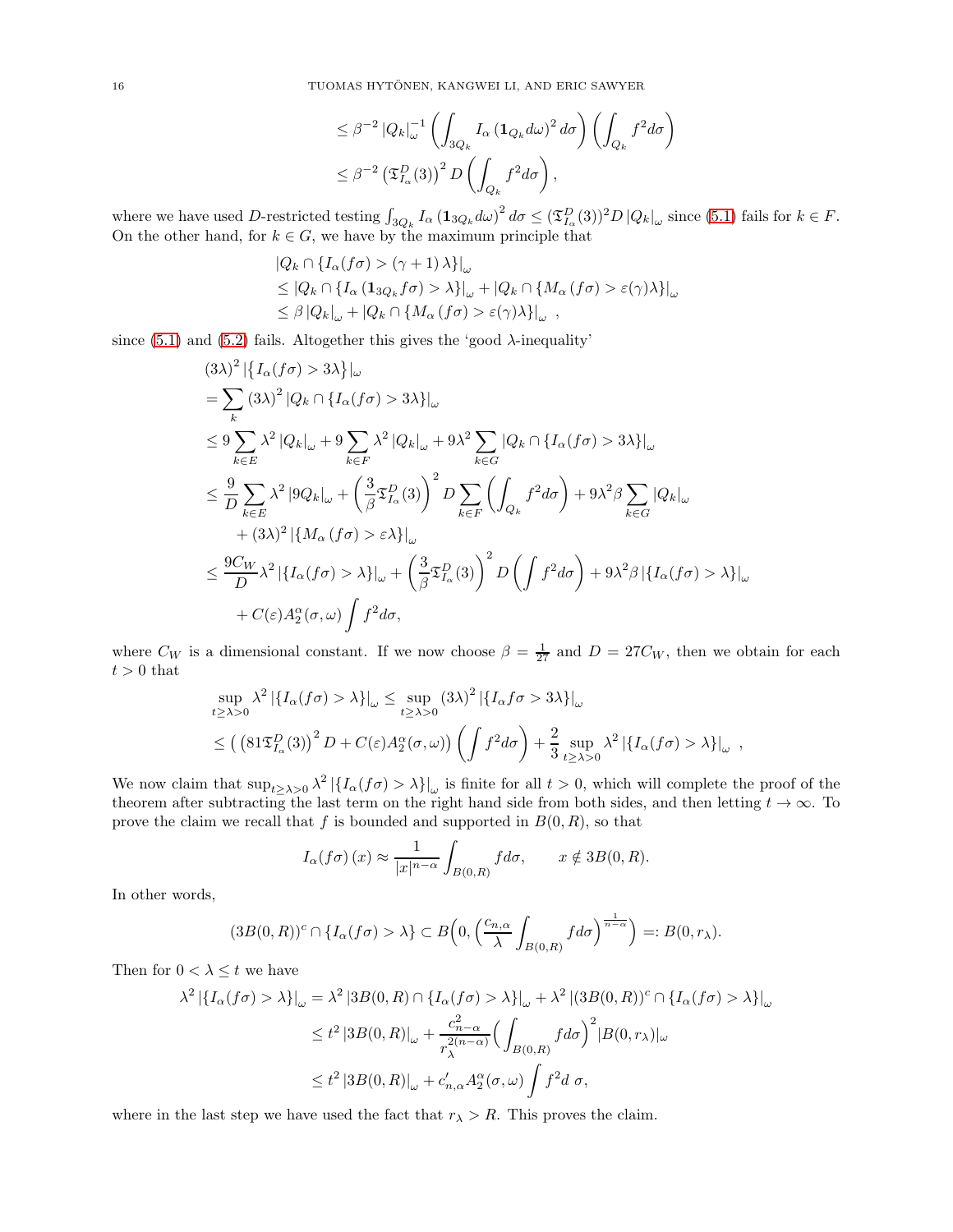This completes the proof of the theorem since

$$
A_{2}^{\alpha}\left(\sigma,\omega\right)+\mathfrak{T}_{I_{\alpha}}^{D}(3)\left(\omega,\sigma\right)\lesssim A_{2}^{\alpha}\left(\sigma,\omega\right)+\mathfrak{T}_{I_{\alpha}}\left(\omega,\sigma\right)\lesssim\mathfrak{N}_{I_{\alpha}}^{weak}\left(\sigma,\omega\right)
$$

is trivial.  $\square$ 

## **REFERENCES**

- <span id="page-16-21"></span><span id="page-16-13"></span>[1] Wei Chen, Michael T. Lacey, *Two weight inequalities for positive operators: doubling cubes,* [arXiv:1812.04952v](http://arxiv.org/abs/1812.04952)1.
- [2] Ronald R. Coifman, Peter W. Jones, Stephen Semmes, *Two elementary proofs of the* L<sup>2</sup> *boundedness of Cauchy integrals on Lipschitz curves,* J. Amer. Math. Soc., 2 (1989), 553-564.
- <span id="page-16-1"></span>[3] Guy David, Jean-Lin Journ´e, *A boundedness criterion for generalized Calder´on-Zygmund operators,* Ann. of Math. (2) 120 (1984), 371–397.
- <span id="page-16-2"></span>[4] GUY DAVID, JEAN-LIN JOURNÉ, STEPHEN SEMMES, Opérateurs de Calderón-Zygmund, fonctions para-accrétives et interpolation. Rev. Mat. Iberoamericana 1 (1985), 1–56.
- <span id="page-16-12"></span><span id="page-16-11"></span>[5] Charles Fefferman and Elias M. Stein, *Some maximal inequalities,* Amer. J. Math. 93 *(1971), 107-115.*
- <span id="page-16-8"></span>[6] John B. Garnett, Peter W. Jones, *BMO from dyadic BMO*, Pacific J. Math., 99 (1982), 351-371.
- [7] TUOMAS HYTONEN, The two weight inequality for the Hilbert transform with general measures, Proc. London. Math. Soc. (3) 117 (2018), no. 3, 483–526.
- <span id="page-16-22"></span>[8] TUOMAS HYTONEN, CARLOS PÉREZ, SERGEI TREIL AND ALEXANDER VOLBERG, *Sharp weighted estimates for dyadic shifts* and the A<sub>2</sub> conjecture, J. Reine Angew. Math. **687** (2014), 43-86.
- <span id="page-16-7"></span>[9] Michael T. Lacey, *Two weight inequality for the Hilbert transform: A real variable characterization, II*, Duke Math. J. 163(2014), 2821-2840.
- <span id="page-16-16"></span><span id="page-16-9"></span>[10] Michael T. Lacey, Kangwei Li *Two weight norm inequalities for the* g *function*, Math. Res. Lett., 21(2014), 521-536.
- <span id="page-16-6"></span>[11] MICHAEL T. LACEY, BRETT D. WICK, *Two weight inequalities for Riesz transforms: uniformly full dimension weights*, *arXiv:1312.6163v3*.
- [12] Michael T. Lacey, Eric T. Sawyer, Chun-Yen Shen, Ignacio Uriarte-Tuero, *Two weight inequality for the Hilbert transform: A real variable characterization I*, Duke Math. J, 163(2014), 2795-2820.
- <span id="page-16-17"></span>[13] Michael T. Lacey, Eric T. Sawyer, Chun-Yen Shen, Ignacio Uriarte-Tuero, Brett D. Wick, *Two weight inequalities for the Cauchy transform from*  $\mathbb R$  to  $\mathbb C_+$ ,  $arXiv:1310.4820v4$ .
- <span id="page-16-20"></span><span id="page-16-19"></span>[14] Kangwei Li, Eric T. Sawyer, *Restricted testing for positive operators,* arXiv:1809.04873.
- <span id="page-16-14"></span>[15] Kangwei Li, Eric T. Sawyer, *Restricted testing for the Hardy-Littlewood maximal function,* [arXiv:1811.11032v](http://arxiv.org/abs/1811.11032)1.
- [16] Henri Martikainen, Mihalis Mourgoglou, Emil Vuorinen, *A new approach to non-homogenous local Tb theorems*, to appear in J. Anal. Math., arxiv:1511.00528v1.
- <span id="page-16-23"></span>[17] BENJAMIN MUCKENHOUPT, RICHARD L. WHEEDEN, *Some weighted weak type inequalities for the Hardy Littlewood maximal function and the Hilbert transform*, Indiana Univ. Math. J. 26 (1977), 801-816.
- <span id="page-16-3"></span>[18] FEDOR NAZAROV, SERGEI TREIL, ALEXANDER VOLBERG *The Tb-theorem on non-homogeneous spaces*, Acta Math. 190 (2003), no. 2, MR 1998349 (2005d:30053).
- <span id="page-16-5"></span>[19] FEDOR NAZAROV, SERGEI TREIL, ALEXANDER VOLBERG, Two weight estimate for the Hilbert transform and corona de*composition for non-doubling measures*, preprint (2004) [arXiv:1003.1596.](http://arxiv.org/abs/1003.1596)
- <span id="page-16-24"></span><span id="page-16-0"></span>[20] Eric T. Sawyer *A characterization of a two weight norm inequality for maximal operators*, Studia Math., 75 (1982), 1–11.
- [21] Eric T. Sawyer, *A two weight weak-type inequality for fractional integrals*, Trans. A.M.S. 281 (1984), 339-345, MR{719674  $(85i:26010)$ .
- <span id="page-16-18"></span>[22] Eric T. Sawyer *A characterization of two weight norm inequalities for fractional and Poisson integrals*, Trans. A.M.S. 308 (1988), 533-545, MR{930072 (89d:26009)}.
- <span id="page-16-15"></span>[23] Eric T. Sawyer *Energy conditions and twisted localizations of operators,* arXiv:1801.03706v2.
- [24] Eric T. Sawyer, Chun-Yen Shen, Ignacio Uriarte-Tuero A *two weight theorem for* α*-fractional singular integrals with an energy side condition*, Revista Mat. Iberoam. 32 (2016), no. 1, 79-174.
- [25] Eric T. Sawyer, Chun-Yen Shen, Ignacio Uriarte-Tuero *A good-*λ *lemma, two weight* T1 *theorems without weak boundedness, and a two weight accretive global* Tb *theorem*, Harmonic Analysis, Partial Differential Equations and Applications (In Honor of Richard L. Wheeden), Birkhäuser 2017 (see also arXiv:1609.08125v2).
- <span id="page-16-10"></span>[26] Eric T. Sawyer, Chun-Yen Shen, Ignacio Uriarte-Tuero *A two weight local Tb theorem for the Hilbert transform,* arXiv:1709.09595v11.
- <span id="page-16-4"></span>[27] XAVIER TOLSA *Painlevé's problem and the semiadditivity of analytic capacity*, Acta Math. 190 (1) (2003), 105–149.